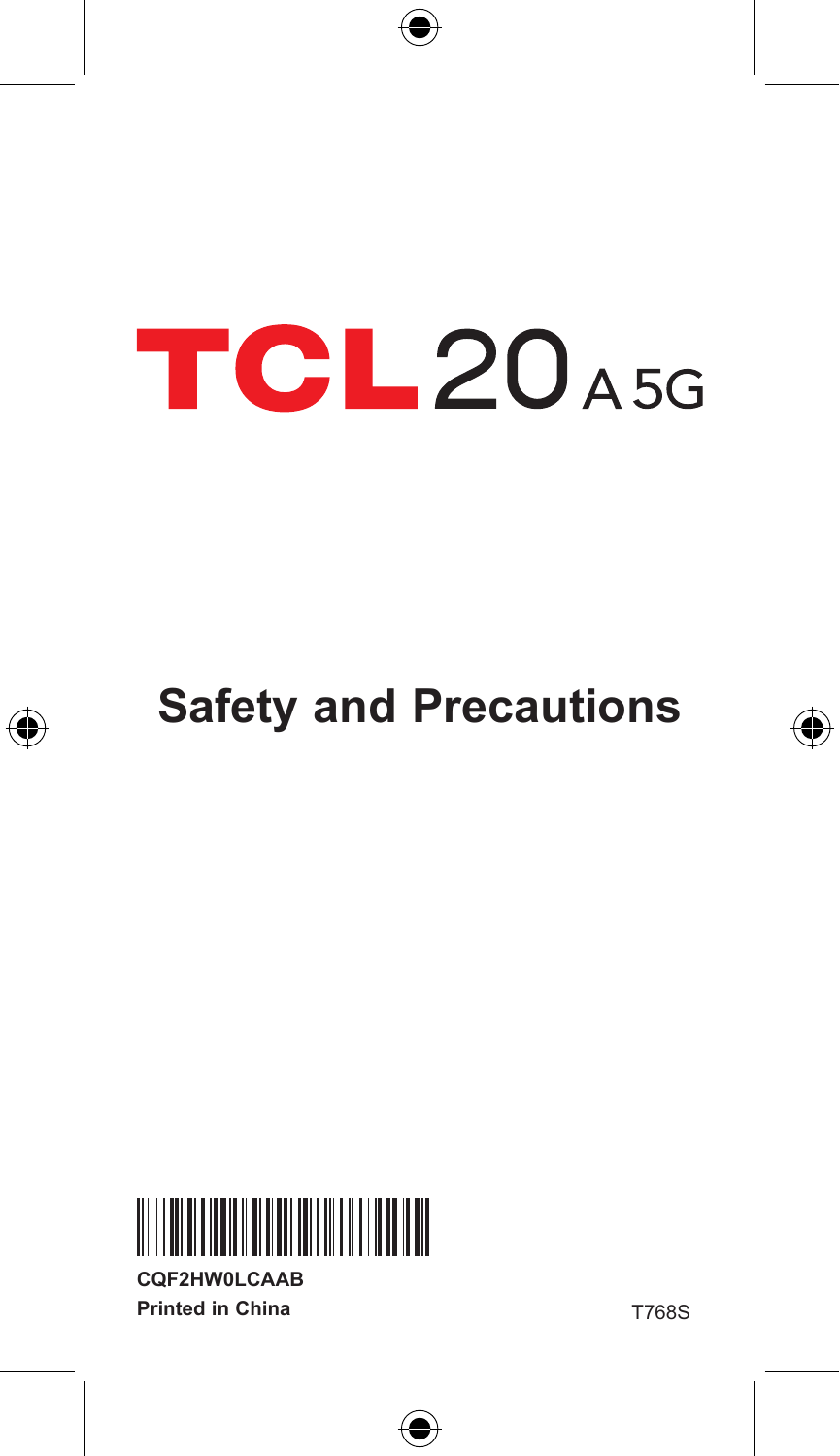# **SAR**

This product meets applicable national SAR limits of 1.6 W/kg. The specific maximum SAR values can be found on **Radio waves** section.

When carrying the product or using it while worn on your body, either use an approved accessory such as a holster or otherwise maintain a distance of 15 mm from the body to ensure compliance with radiofrequency (RF) exposure requirements. Note that the product may be transmitting even if you are not making a phone call.



#### **PROTECT YOUR HEARING**

To prevent possible hearing damage, do not listen at high volume levels for long periods. Exercise caution when holding your phone near your ear while the loudspeaker is in use.

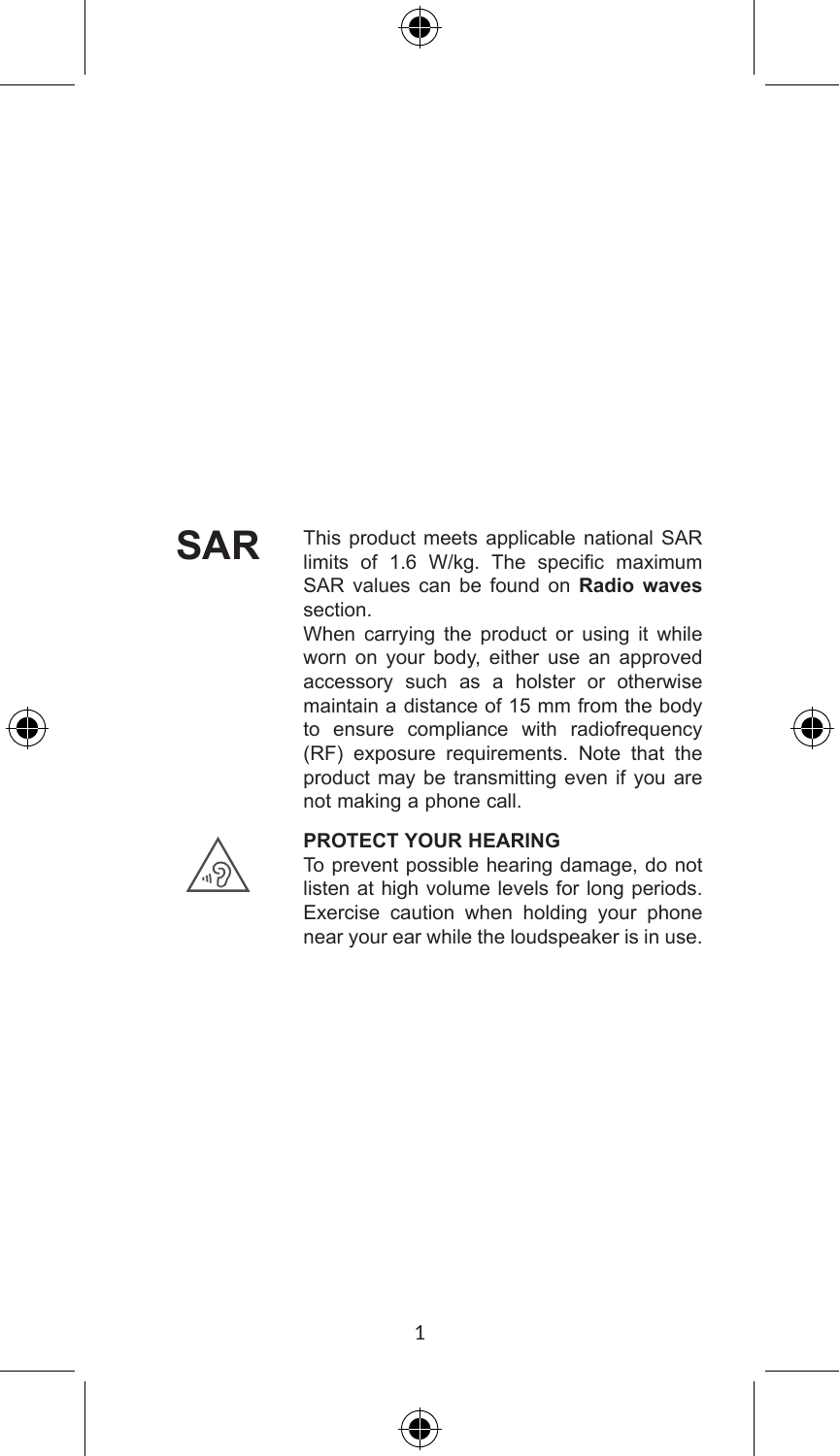

# Safety and use...........

You are recommended to carefully read this chapter before using your phone. The manufacturer disclaims any liability for damage, which may result as a consequence of improper use or use contrary to the instructions contained herein.

## **TRAFFIC SAFETY**

Given that studies show that using a phone while driving a vehicle constitutes a real risk, even when a hands-free device is used (such as Bluetooth car kit or headset), drivers are recommended to refrain from using their phone when the vehicle is not parked. Check the laws and regulations on the use of wireless phones and their accessories in the areas where you drive. Always obey them. The use of these devices may be prohibited or restricted in certain areas.

## **CONDITIONS OF USE**

- • You are advised to restart the phone from time to time to optimize its performance.
- Remember to abide by local authority rules of mobile phone use on aircrafts.
- If your phone is a unibody device (meaning the back cover and battery are not removable), disassembling the phone can cause bodily injury if the battery is punctured, and will void your warranty.
- Always handle your phone with care and keep it in a clean and dust-free place.
- Do not allow your phone to be exposed to adverse weather or environmental conditions, such as moisture, humidity, rain, infiltration of liquids, dust, sea air, etc. The manufacturer's recommended operating temperature range is between -10°C (14°F) and 55°C (131°F). At over 55°C (131°F), the legibility of the phone's display may be impaired, though this is temporary and not serious.
- Do not open, dismantle, or attempt to repair your phone yourself.
- Do not drop, throw, or bend your phone.
- Use only batteries, battery chargers, and accessories which are recommended by TCL Communication Ltd. and its affiliates and are compatible with your phone model. TCL Communication Ltd. and its affiliates disclaim any liability for damage caused by the use of other chargers or batteries.



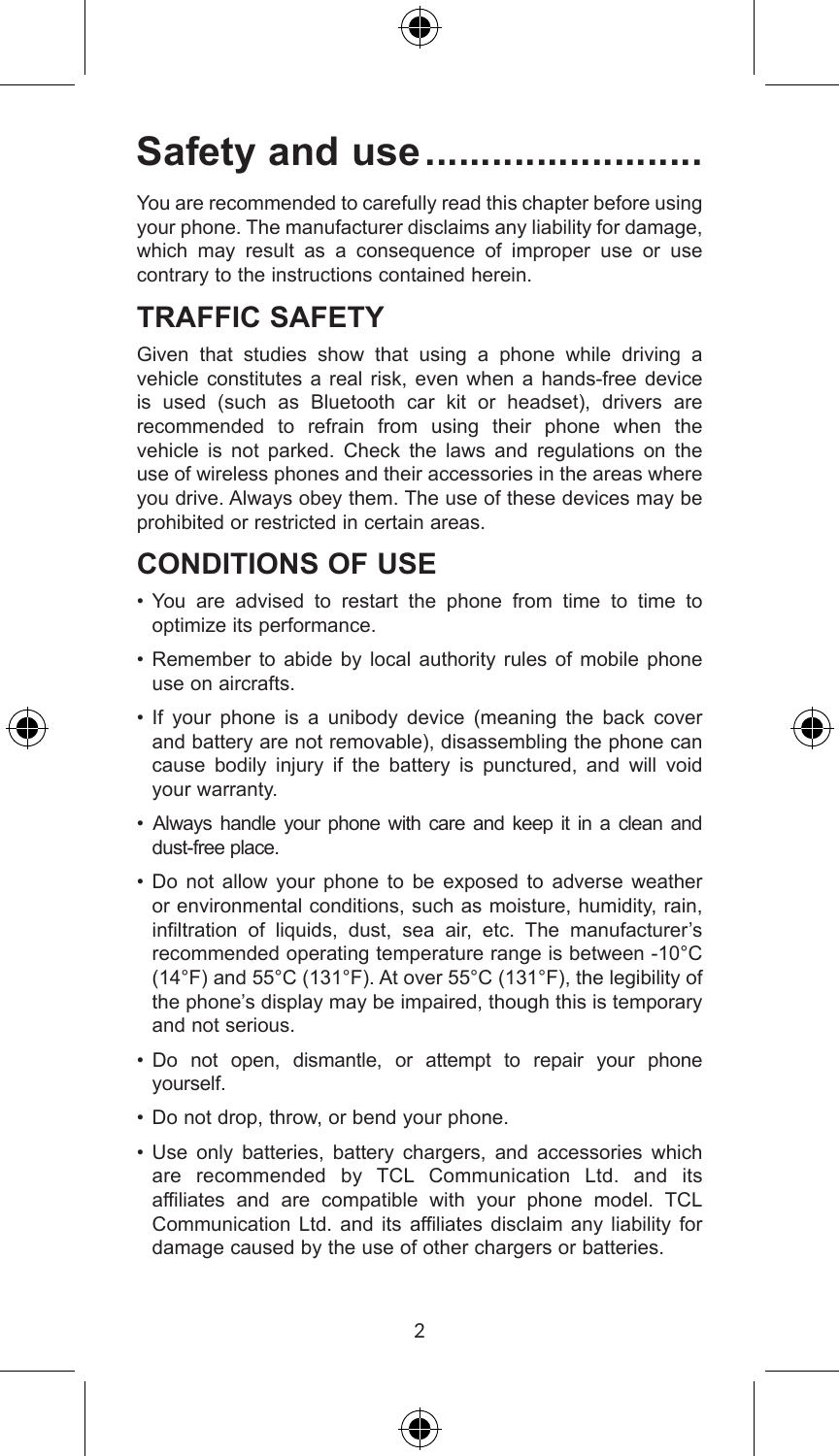- • Your phone should not be disposed of in a municipal waste. Please check local regulations for disposal of electronic products.
- Remember to make backup copies or keep a written record of all important information stored on your phone.
- • Some people may suffer epileptic seizures or blackouts when exposed to flashing lights or when playing video games. These seizures or blackouts may occur even if a person never had a previous seizure or blackout. If you have experienced seizures or blackouts, or if you have a family history of such occurrences, please consult your doctor before playing video games on your phone or enabling a flashing-lights feature on your phone.
- Parents should monitor their children's use of video games or other features that incorporate flashing lights on the phones. All persons should discontinue use and consult a doctor if any of the following symptoms occur: convulsion, eye or muscle twitching, loss of awareness, orientation, or movements.

## **PRIVACY**

Please note that you must respect the laws and regulations in force in your jurisdiction or other jurisdiction(s) where you will use your phone regarding taking photographs and recording sounds with your phone. Pursuant to such laws and regulations, it may be strictly forbidden to take photographs and/or to record the voices of other people or any of their personal attributes, and reproduce or distribute them, as this may be considered to be an invasion of privacy. It is the user's sole responsibility to ensure that prior authorization has been obtained, if necessary, in order to record private or confidential conversations or take a photograph of another person; the manufacturer, the seller or vendor of your phone (including the carrier) disclaim any liability which may result from improper use of the phone.

### **BATTERY**

Observe the following precautions:

- Do not attempt to open the back cover:
- Do not attempt to eject, replace, or open the battery;
- Do not puncture the back cover of your phone:
- • Do not burn or dispose of your phone in household rubbish or store it at temperature above 60°C (140°F):

Phone and battery as a unibody device must be disposed of in accordance with locally applicable environmental regulations.



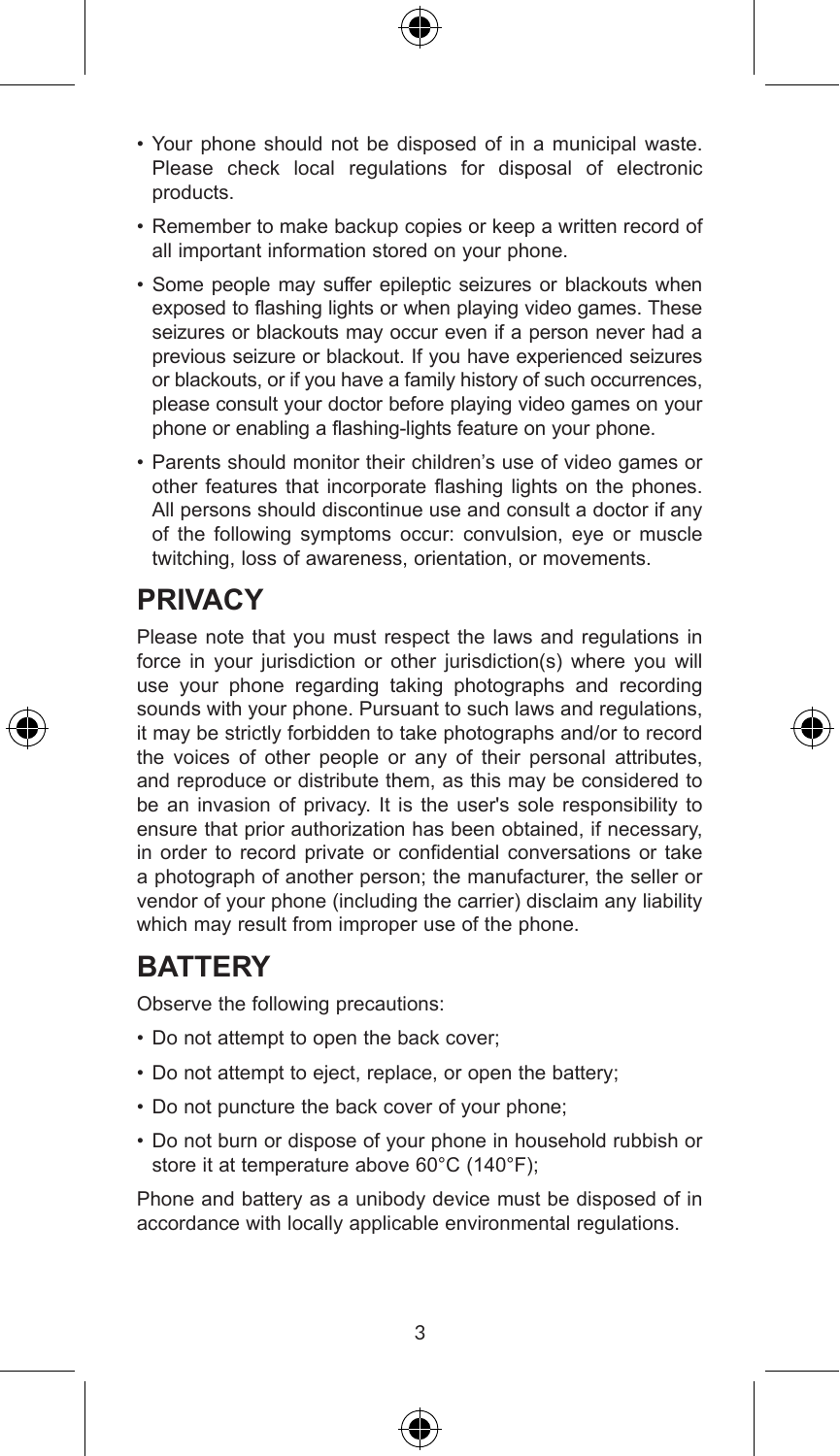



This symbol on your phone, the battery, and the accessories means that these products must be taken to collection points at the end of their life:

- Municipal waste disposal centres with specific bins for these items of equipment;
- Collection bins at points of sale.

They will then be recycled, preventing substances being disposed of in the environment, so that their components can be reused.

#### **In European Union countries:**

These collection points are accessible free of charge. All products with this symbol must be brought to these collection points.

#### **In non-European Union jurisdictions:**

Items of equipment with this symbol are not to be thrown into ordinary bins if your jurisdiction or your region has suitable recycling and collection facilities; instead they are to be taken to collection points for them to be recycled.

In the United States you may learn more about CTIA's Recycling Program at https://www.ctia.org/

**CAUTION:** RISK OF EXPLOSION IF BATTERY IS PUNCTURED OR REPLACED BY AN INCORRECT TYPE.

## **CHARGERS**

Home A.C./ Travel chargers will operate within the temperature range of: 0°C (32°F) to 40°C (104°F).

The chargers designed for your phone meet the standard for safety of information technology equipment and office equipment use. Due to different applicable electrical specifications, a charger you purchased in one jurisdiction may not work in another jurisdiction. They should be used for the purpose of charging only.

Characteristics of power supply (depending on the country):

Travel charger: Input: 100-240V, 50/60Hz, 0.5A

Output: 5V, 3A/9V, 2A/12V, 1.5A

Battery: Lithium 4500mAh



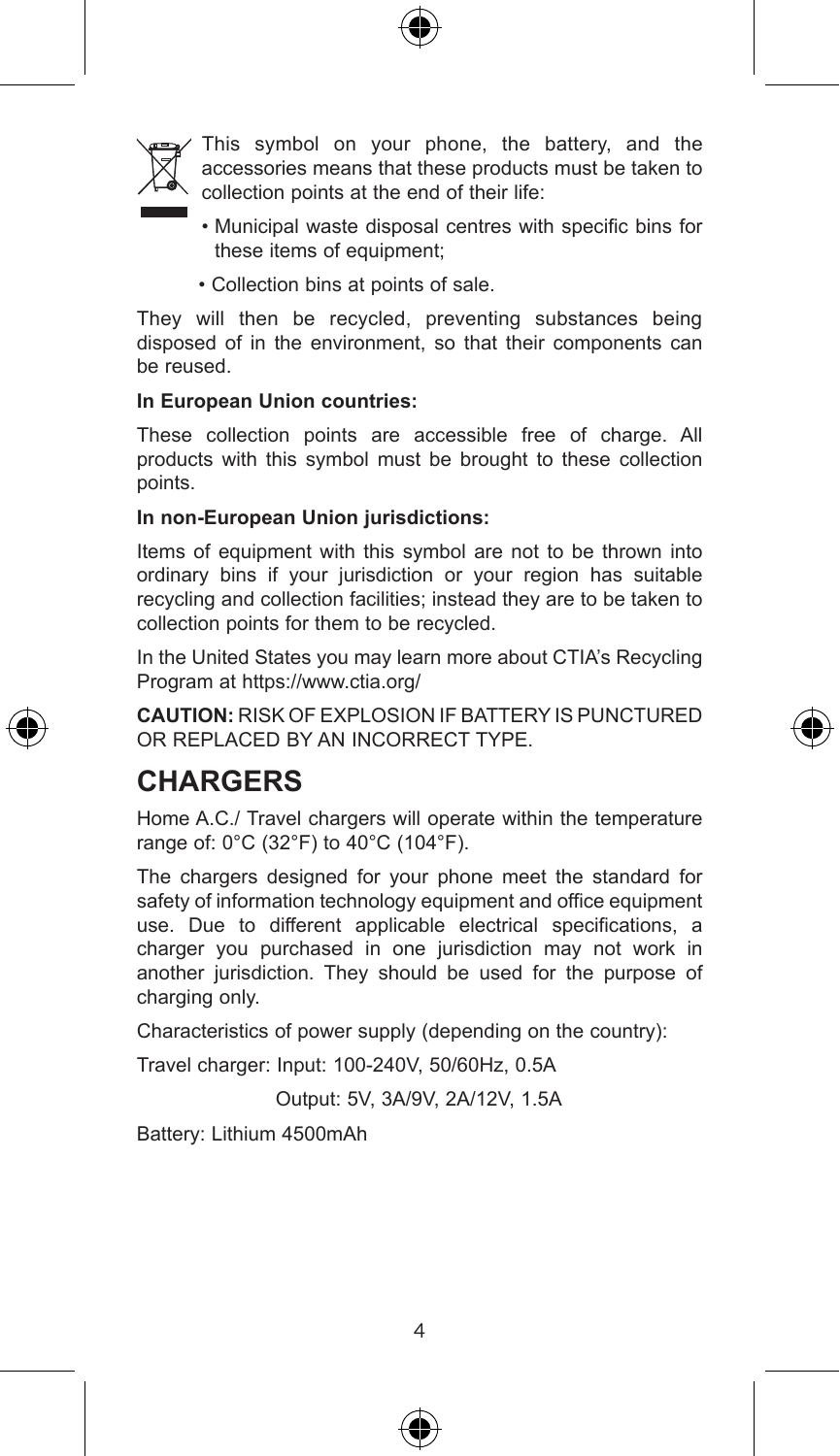

# Radio waves...

THIS PHONE MEETS THE GOVERNMENT'S REQUIREMENTS FOR EXPOSURE TO RADIO WAVES.

Your phone is a radio transmitter and receiver. It is designed and manufactured not to exceed the emission limits for exposure to radio frequency (RF) energy. These limits are part of comprehensive guidelines and permitted levels of RF energy for the general population. The guidelines are based on standards that were developed by independent scientific organizations through periodic and thorough evaluation of scientific studies. These guidelines include a substantial safety margin designed to ensure the safety of all persons, regardless of age and health.

The exposure standard for phones employs a unit of measurement known as the Specific Absorption Rate, or SAR. The SAR limit is 1.6 W/kg averaged over 1 gram of body tissue, as determined set by public authorities such as Federal Communications Commission (FCC) of the US and Innovation, Science and Economic Development Canada (ISED). Tests for SAR are conducted using standard operating positions with the phone transmitting at its highest certified power level in all tested frequency bands.

This device is complied with SAR in ANSI/IEEE C95.1-1992 and has been tested in accordance with the measurement methods and procedures specified in IEEE1528.

The FCC has granted an Equipment Authorization for this model phone with all reported SAR levels evaluated as in compliance with the FCC RF exposure guidelines. SAR information on this model phone is on file with the FCC and can be found under the Display Grant section of www.fcc.gov/oet/ea/fccid after searching on FCC ID: 2ACCJH137

Although the SAR is determined at the highest certified power level, the actual SAR level of the phone while operating can be well below the maximum value. This is because the phone is designed to operate at multiple power levels so as to use only the power required to reach the network. In general, the closer you are to a wireless base station antenna, the lower the power output of the phone.

The highest SAR value for this model phone when tested is 1 W/Kg for use at the ear and 0.8 W/Kg for use close to the body.

While there may be differences between the SAR levels of various phones and at various positions, they all meet the government requirement for RF exposure.



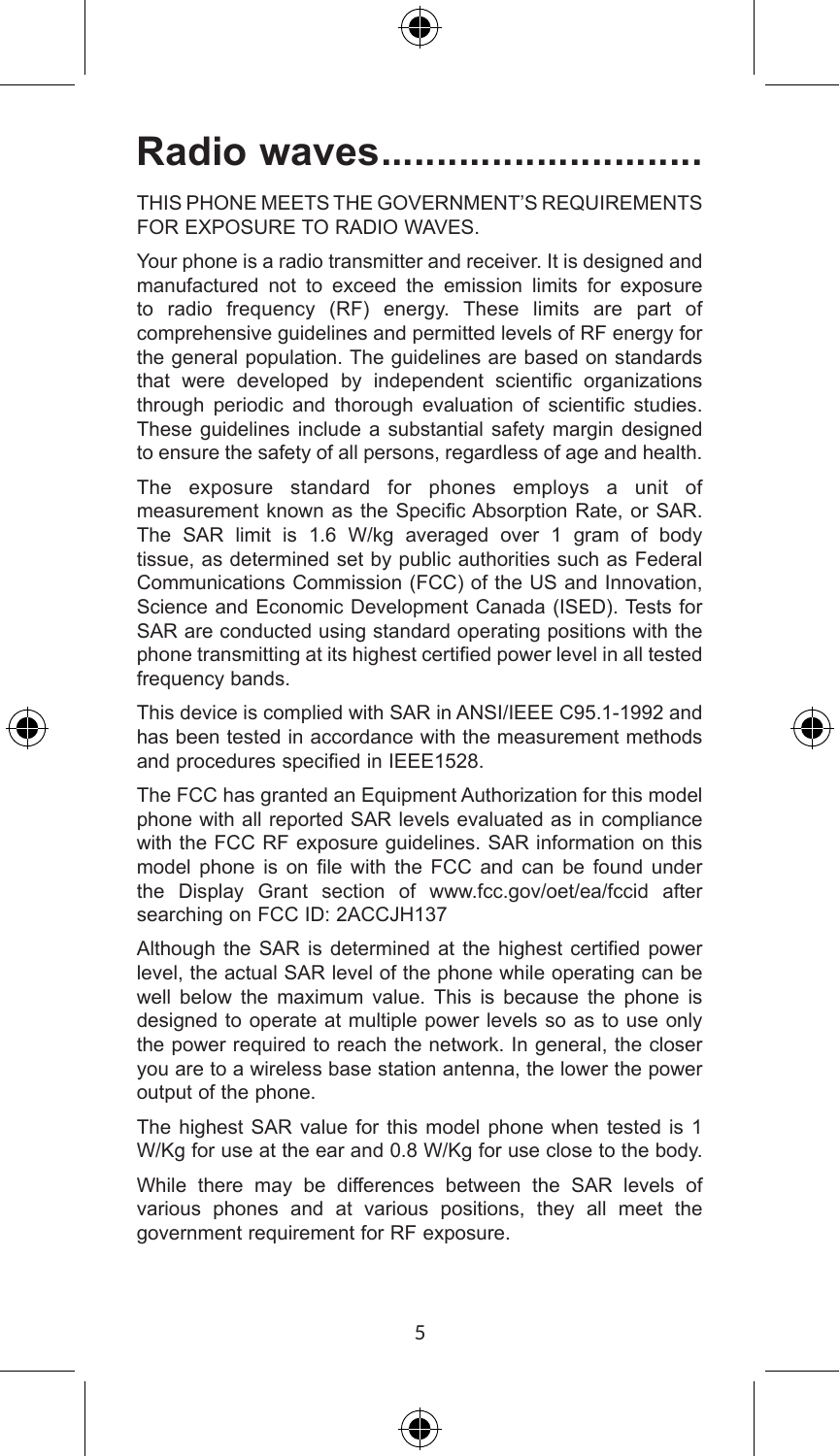

For body-worn operation, the phone meets FCC RF exposure guidelines provided that it is used with a non-metallic accessory with the handset at least 15 mm from the body. Use of other accessories may not ensure compliance with FCC RF exposure guidelines.

Additional information on SAR can be found on the Cellular Telecommunications & Internet Association (CTIA) website: http://www.ctia.org/ or http://www.sartick.com

The World Health Organization (WHO) considers that present scientific information does not indicate the need for any special precautions for use of phones. If individuals are concerned, they might choose to limit their own or their children's RF exposure by limiting the length of calls, or using "hands-free" devices to keep phones away from the head and body. Additional WHO information about electromagnetic fields and public health are available on the following website: http://www.who.int/peh-emf.

**Note:** This equipment has been tested and found to comply with the limits for a Class B digital device pursuant to part 15 of the FCC Rules. These limits are designed to provide reasonable protection against harmful interference in a residential installation. This equipment generates, uses and can radiate radio frequency energy and, if not installed and used in accordance with the instructions, may cause harmful interference to radio communications. However, there is no guarantee that interference to radio or television reception, which can be determined by turning the equipment off and on, the user is encouraged to try to correct the interference by one or more of the following measures:

- Reorient or relocate the receiving antenna:
- Increase the separation between the equipment and receiver:
- • Connect the equipment into an outlet on a circuit different from that to which the receiver is connected;
- • Consult the dealer or an experienced radio/ TV technician for help.

Changes or modifications not expressly approved by the party responsible for compliance could void the user's authority to operate the equipment.

For the receiver devices associated with the operation of a licensed radio service (e.g. FM broadcast), they bear the following statement:

This phone complies with Part 15 of the FCC Rules.

Operation is subject to the following two conditions:

• This device may not cause harmful interference;

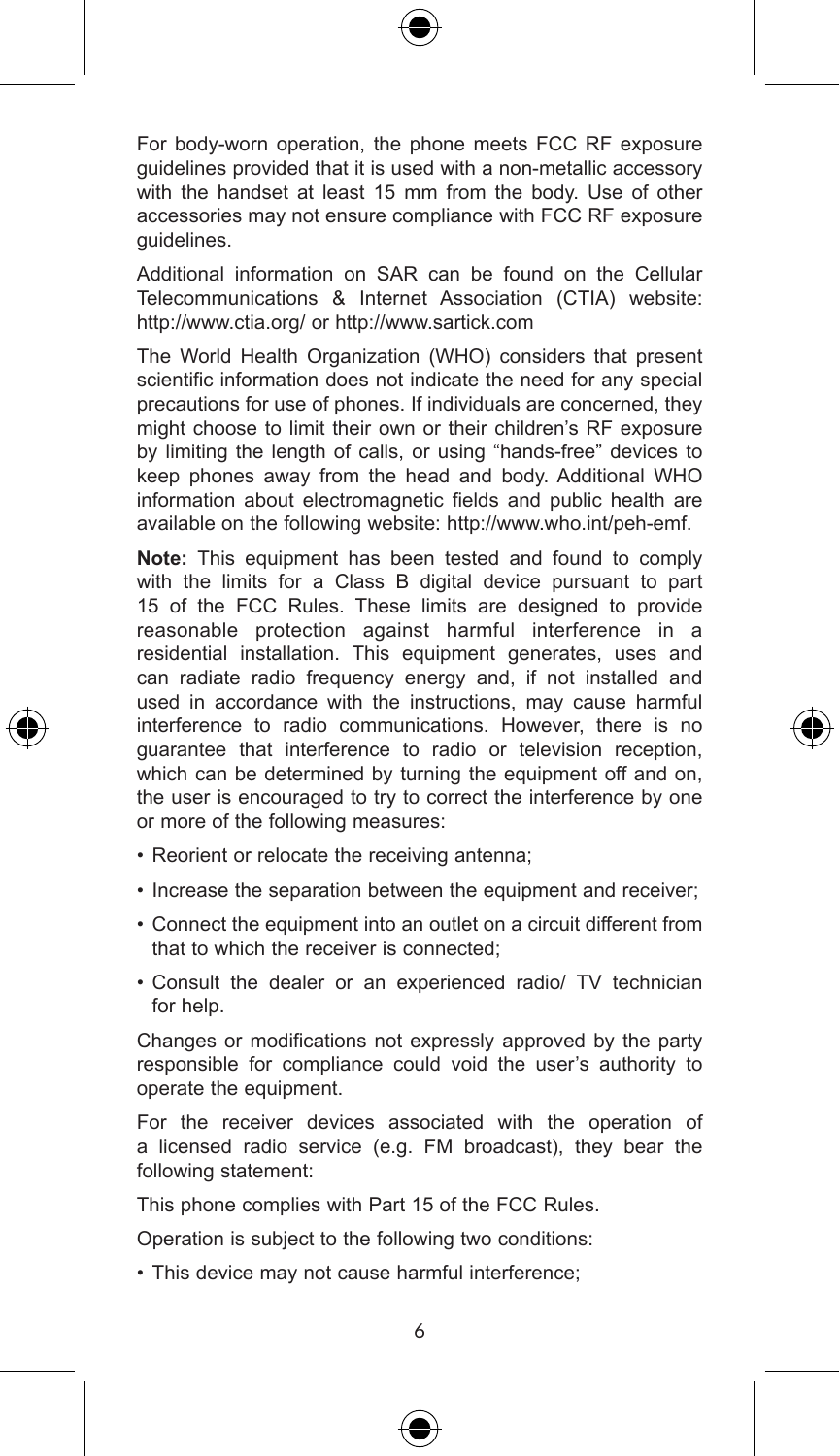• This device must accept any interference received, including interference that may cause undesired operation.

Your phone is equipped with a built-in antenna. For optimal operation, you should avoid touching it or degrading it.

As mobile devices offer a range of functions, they can be used in positions other than against your ear. In such circumstances the device will be compliant with the guidelines when used with a headset or usb data cable.

If you are using another accessory ensure that whatever product is used is free of any metal and that it positions the phone at least 15 mm away from the body.

Please note by using the device some of your personal data may be shared with the main device. It is under your own responsibility to protect your own personal data, not to share with it with any unauthorized devices or third party devices connected to yours. For products with Wi-Fi features, only connect to trusted Wi-Fi networks. Also when using your product as a hotspot (where available), use network security. These precautions will help prevent unauthorized access to your device. Your product can store personal information in various locations including a SIM card, memory card, and builtin memory. Be sure to remove or clear all personal information before you recycle, return, or give away your product. Choose your apps and updates carefully, and install from trusted sources only. Some apps can impact your product's performance and/or have access to private information including account details, call data, location details and network resources.

Note that any data shared with TCL Communication Ltd. is stored in accordance with applicable data protection legislation. For these purposes TCL Communication Ltd. implements and maintains appropriate technical and organizational measures to protect all personal data, for example against unauthorized or unlawful processing and accidental loss or destruction of or damage to such personal data whereby the measures shall provide a level of security that is appropriate having regard to

- The technical possibilities available;
- The costs for implementing the measures;
- The risks involved with the processing of the personal data, and;
- The sensitivity of the personal data processed.

You can access, review, and edit your personal information at any time by logging into your user account, visiting your user profile or by contacting us directly. Should you require us to edit or delete your personal data, we may ask you to provide us with evidence of your identity before we can act on your request.





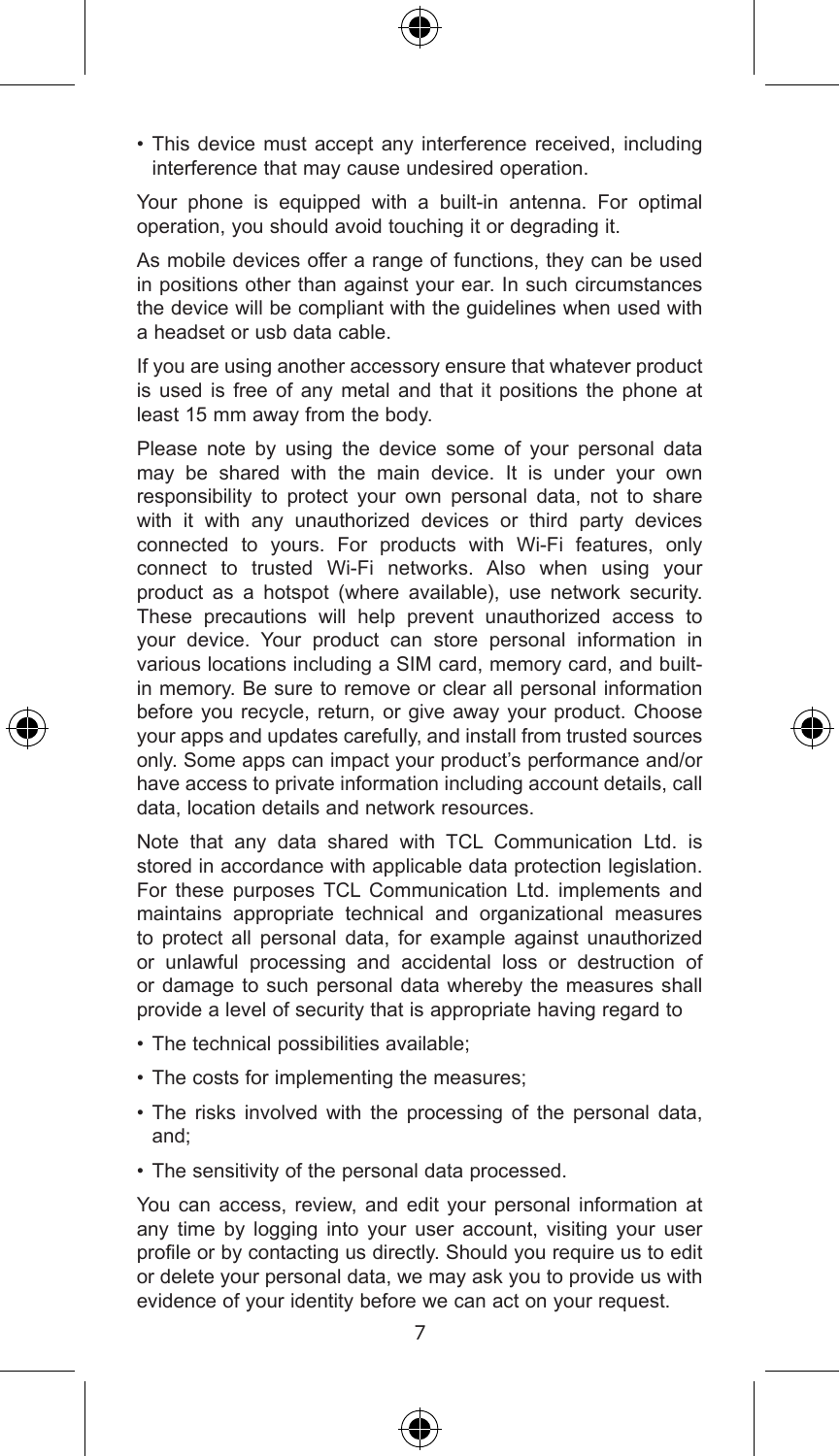



The Bluetooth word mark and logos are owned by the Bluetooth SIG, Inc. and any use of such marks by TCL Communication Ltd. and its affiliates is under licence. Other trademarks and trade names are those of their respective owners.

**TCL T768S** Bluetooth Declaration ID D054212

| (III)            | The Wi-Fi Logo is a certification mark of the Wi-Fi                                                                                                                                                  |
|------------------|------------------------------------------------------------------------------------------------------------------------------------------------------------------------------------------------------|
| <b>CERTIFIED</b> | Alliance.                                                                                                                                                                                            |
| Gooale           | Google, the Google logo, Android, the Android logo,<br>Google Search ™. Google Maps ™. Gmail<br>TM<br>YouTube, Google Play Store, Google Latitude ™.<br>and Hangouts ™ are trademarks of Google Inc. |

The Android robot is reproduced or modified from work created and shared by Google and used according to terms described in the Creative Commons 3.0 Attribution License (the text will show when you touch **Google legal in Settings > System > About phone > Legal information)(1)** .

You have purchased a product which uses the open source (http://opensource.org/) programs mtd, msdosfs, netfilter/ iptables and initrd in object code and other open source programs licensed under the GNU General Public Licence and Apache Licence.

We will provide you with a complete copy of the corresponding source codes upon request within a period of three years from the distribution of the product by TCL Communication Ltd.

You may download the source codes from https://sourceforge. net/projects/tcl-mobile/files/. The provision of the source code is free of charge from the internet.

## **US Information Concerning the Federal Communications Commission ("FCC") Requirements for Hearing Aid Compatibility with Wireless Devices**

When wireless devices are used near hearing devices (such as hearing aids and cochlear implants), users may detect a buzzing, humming, or whining noise. Some hearing devices are more immune than others to this interference, and wireless devices also vary in the amount of interference that they generate.

8 (1) May not be available in all countries





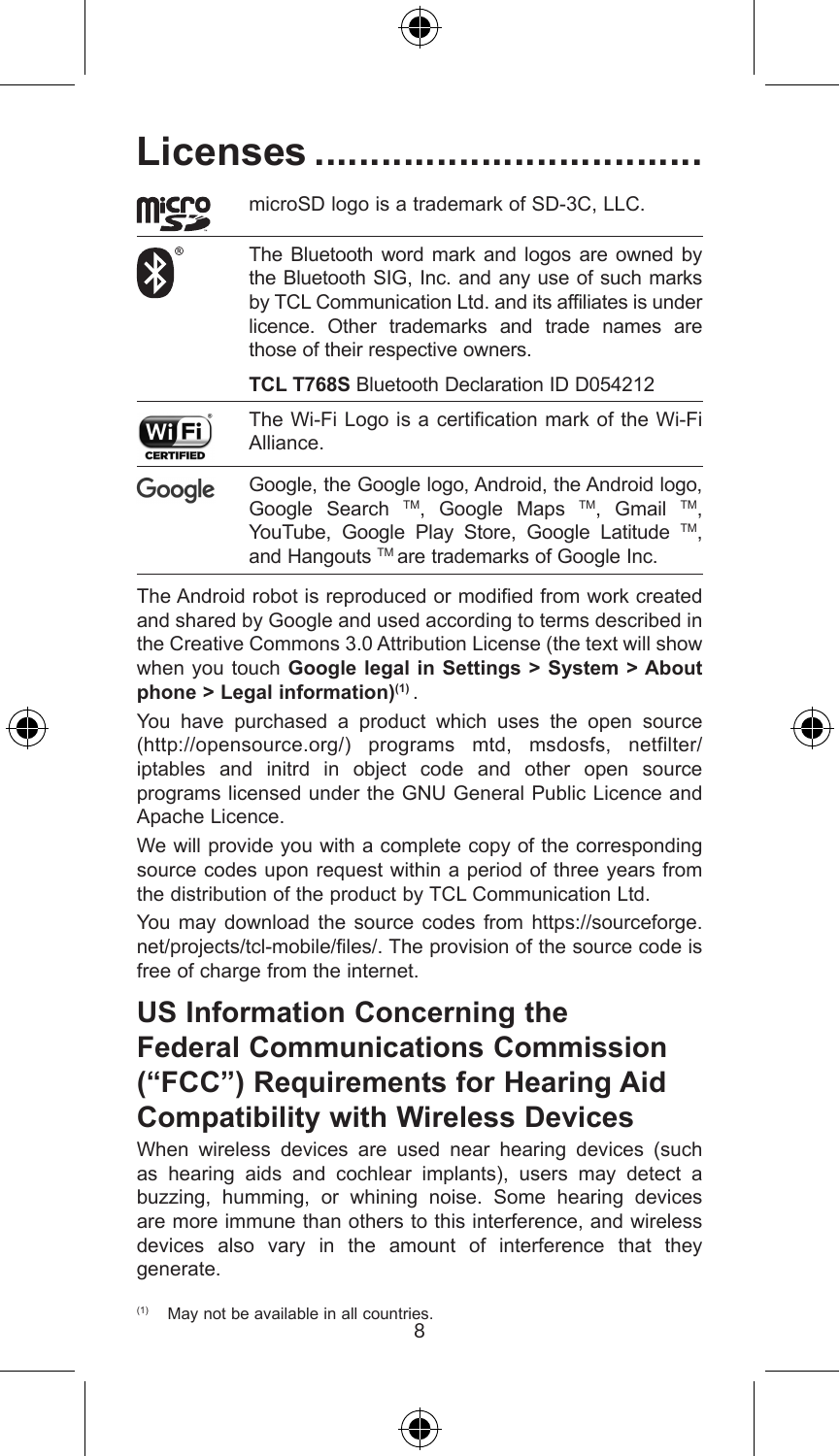

The wireless telephone industry has developed ratings to assist hearing device users in finding wireless devices that may be compatible with their hearing devices. Not all wireless devices have been rated. Wireless devices that are rated will have the rating displayed on the box together with other relevant approval markings.

The ratings are not guarantees. Results will vary depending on the user's hearing device and hearing loss. If your hearing device is vulnerable to interference, you may not be able to use a rated wireless device successfully. Consulting with your hearing health professional and testing the wireless device with your hearing device is the best way to evaluate it for your personal needs.

This smartphone has been tested and rated for use with hearing aids for some of the wireless technologies that the smartphone uses. However, other wireless technologies may be used in this smartphone that have not been tested for use with hearing aids. It is important to try the different features of your smartphone thoroughly and in different locations to determine if you hear any interfering noise when using this smartphone with your hearing aid or cochlear implant. Consult your wireless service provider about its return and exchange policies, and for information about hearing aid compatibility.

Hearing aid compatibility rating for this smartphone: M3/T3

#### **How the ratings work**

**M-Ratings**: Wireless devices rated M3 or M4 meet FCC requirements and are likely to generate less interference to hearing devices than wireless devices that are not labeled. M4 is the better or higher of the two ratings.

**T-Ratings**: Wireless devices rated T3 or T4 meet FCC requirements and are likely to be more usable with a hearing device's telecoil (also known as a T Switch or Telephone Switch) than unrated wireless devices. T4 is the better or higher of the two ratings. Note that not all hearing devices have telecoils in them.

Hearing devices may also be measured for immunity to this type of interference. Your hearing device manufacturer or hearing health professional may help you find results for your hearing device. The more immune your hearing aid is, the less likely you are to experience interference noise from wireless devices.

For more information about the actions that the FCC has taken with regard to hearing aid compatibility with wireless devices and other steps that the FCC has taken to ensure that individuals with disabilities have access to telecommunications services. visit www.fcc.gov/cgb/dro.

FCC ID: 2ACCJH137

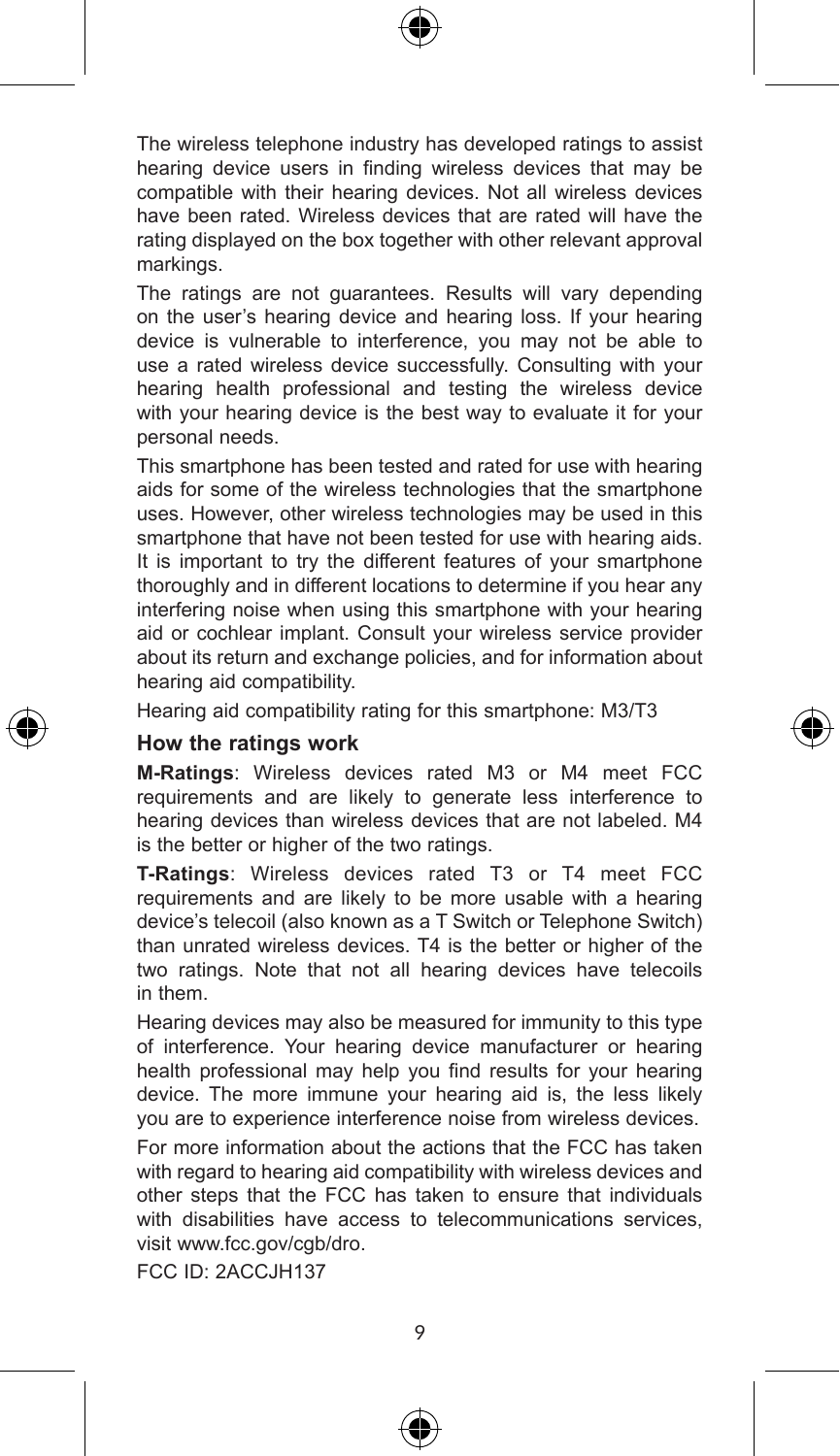

a) 20.19(f)(1): an explanation of the ANSI C63.19 rating system. b) 20.19(f)(2)(i) specified disclosure for handsets certified under ANSI C63.19 and not tested for T-Coil operations in accordance with the guidance issued by OET in KDB Publication 285076 D02 will require disclosure that the handset does not meet the relevant rating(s) with respect to such operation(s).

# General information ................

- **• Internet address:** www.tcl.com
- **• Manufacturer:** TCL Communication Ltd.
- **• Address:** 5/F, Building 22E, 22 Science Park East Avenue, Hong Kong Science Park, Shatin, NT, Hong Kong
- **• Electronic labeling path:** Touch **Settings > System > Regulatory & safety** or press \*#07# to find more information about labelling(1), such as FCC ID.

On our website, you will find our FAQ (Frequently Asked Questions) section. You can also contact us by email to ask any questions you may have.

Your phone is a transceiver that operates on GSM in quad-band (850/900/1800/1900 MHz), UMTS in penta-band (B2/4/5) or LTE (B2/4/5/13/66), 5G (n2/n5/n66/n77).

### **Protection against theft (1)**

Your phone is identified by a device serial number, known as an IMEI, shown on the packaging label and in the phone's memory. An IMEI is a unique number used to identify your device. This number can be accessed by dialing \*#06# on the keypad. You are recommended to note this number and save it. If your phone is stolen, the IMEI may be requested by the police or your service provider to locate and block your device, even with a different SIM card.



<sup>(1)</sup> Contact your service provider to check service availability.<br> $10$ 

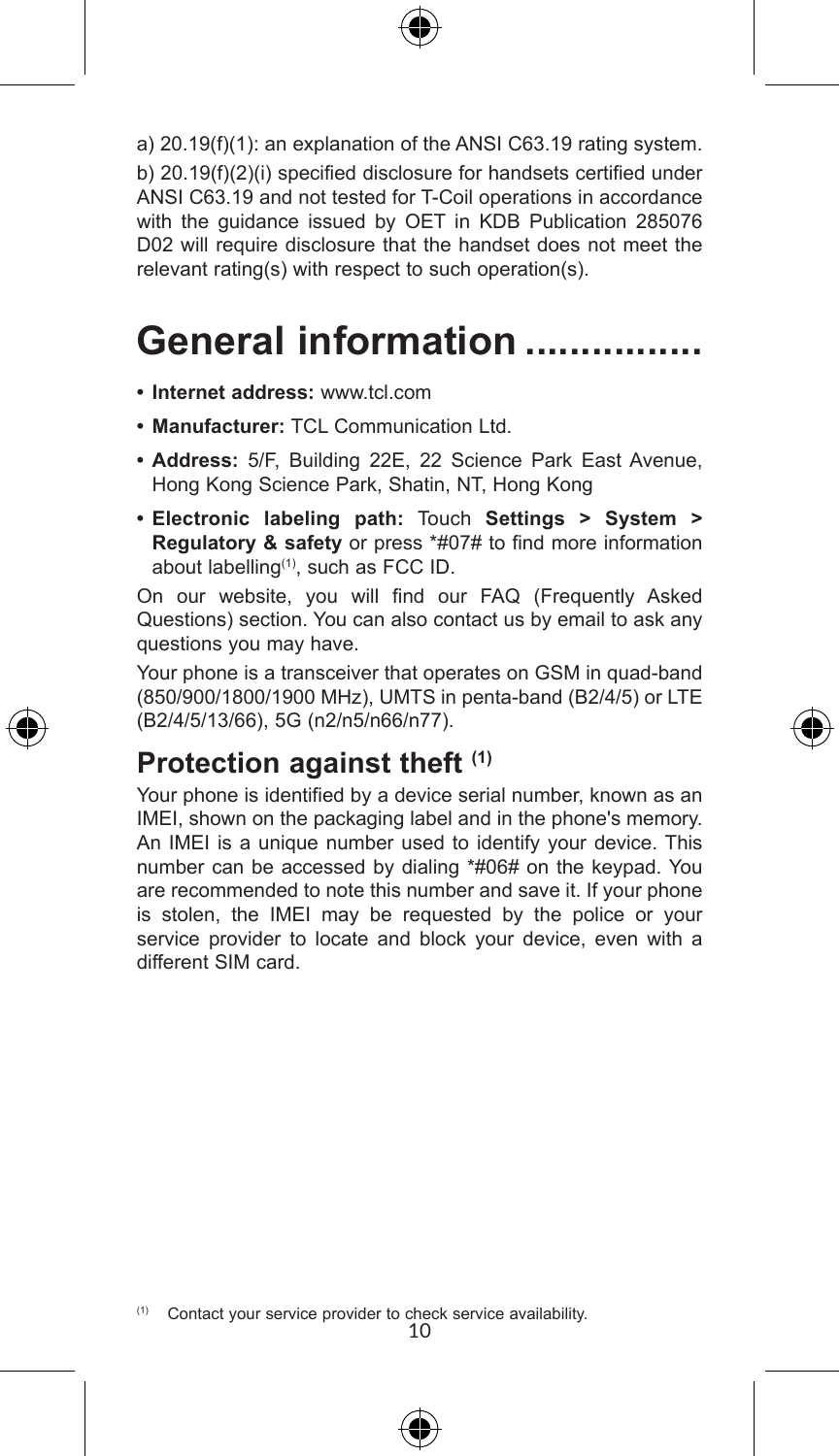

## **Disclaimer**

There may be certain differences between the user manual description and the phone's operation, depending on the software release of your phone or specific carrier services.

TCL Communication Ltd. shall not be held legally responsible for such differences, if any, nor for their potential consequences, which responsibility shall be borne by the service provider exclusively.

## **Frequency Stability**

The product meets Section 15.407(g) requirements from KDB 789033 D02v02r01. The emissions are maintained within the band of operation under all conditions of normal operation.

## **Warranty**

For information on warranty of your device, visit the USA and Canada websites at https://www.tcl.com/us/en/mobile/warranty



**WARNING** Cancer and Reproductive Harm www.P65Warnings.ca.gov



# **Electronic Information ............**

For more information on Electronic Recycling:

- 1) Visit TCL Electronic Recycling Program website at https:// www.tcl.com/us/en/mobile/accessibility-compliance/tclmobile-electronic-recycling-program.html, or
- 2) Call TCL USA Customer Support at 1-855-224-4228.

Battery Recycling (USA & Canada):

TCL partners with Call2Recycle® to offer a safe and convenient battery recycling program. For more information on our Battery Recycling Program, please visit the USA and Canada website at https://www.tcl.com/us/en/mobile/accessibility-compliance/tclmobile-battery-recycling-program.html

> TCL Communication Ltd. reserves the right to alter material or technical specification without prior notice.



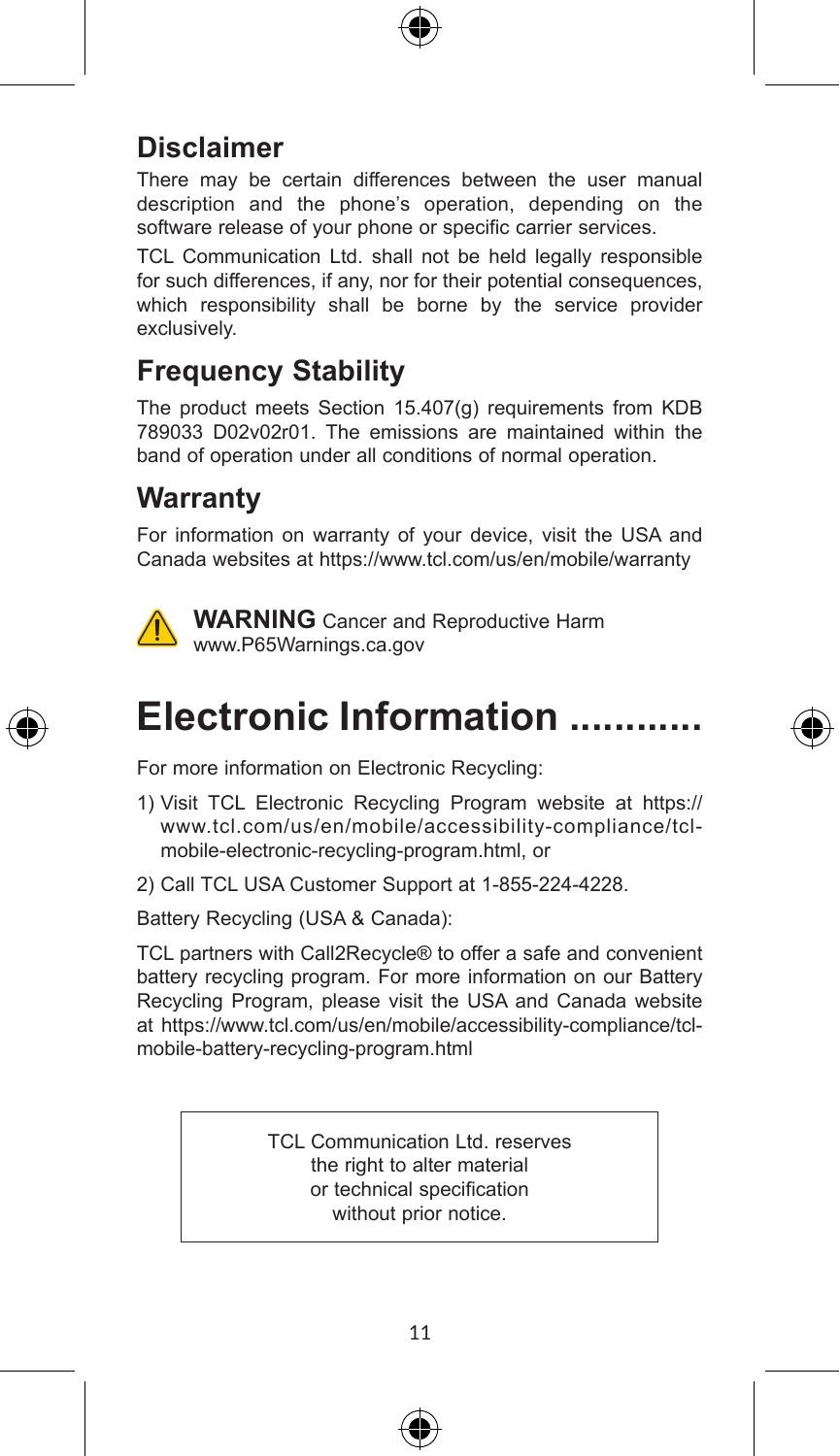

Por favor, lea esta información de seguridad y garantía antes de utilizar el dispositivo.

# **TCL20A5G**

# **Seguridad y precauciones**

Español<br>
12

€

T768S

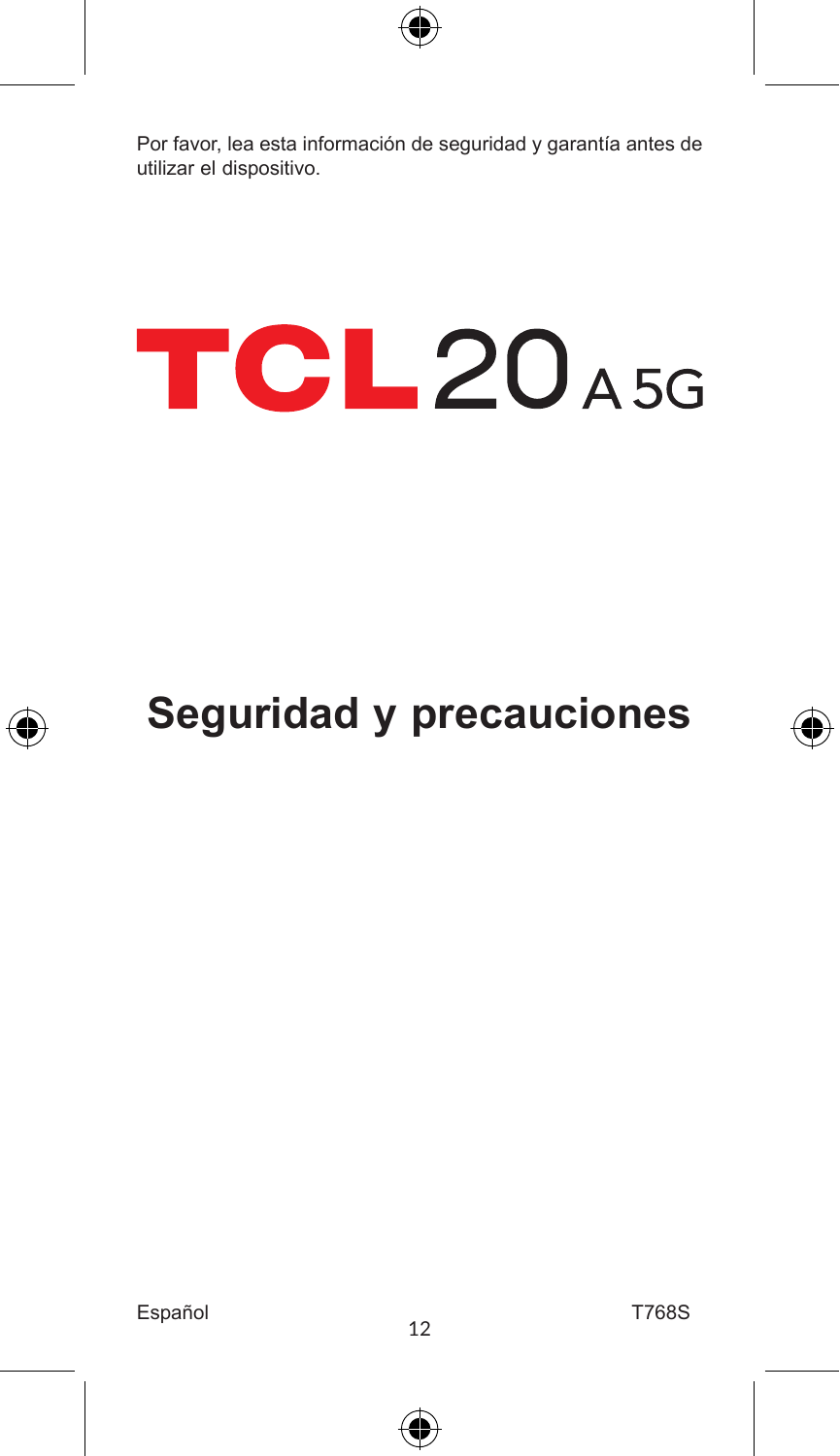# **SAR**

Este producto cumple con el límite SAR nacional aplicable de 1.6 W/kg. Los valores SAR máximos específicos se encuentran en la sección Ondas de radio.

Al transportar el producto o al utilizarlo llevándolo sobre el cuerpo, utilice un accesorio aprobado, tal como una funda. De lo contrario, manténgalo a una distancia de 15 mm del cuerpo para asegurarse de que cumple con los requisitos de la exposición a RF. Tenga en cuenta que el producto puede emitir radiación aunque no esté realizando una llamada.



#### **PROTEJA SU AUDICIÓN**

Para evitar posibles daños auditivos, no escuche música a volumen alto durante largos períodos de tiempo. Tenga cuidado cuando escuche por la bocina con el teléfono cerca del oído.



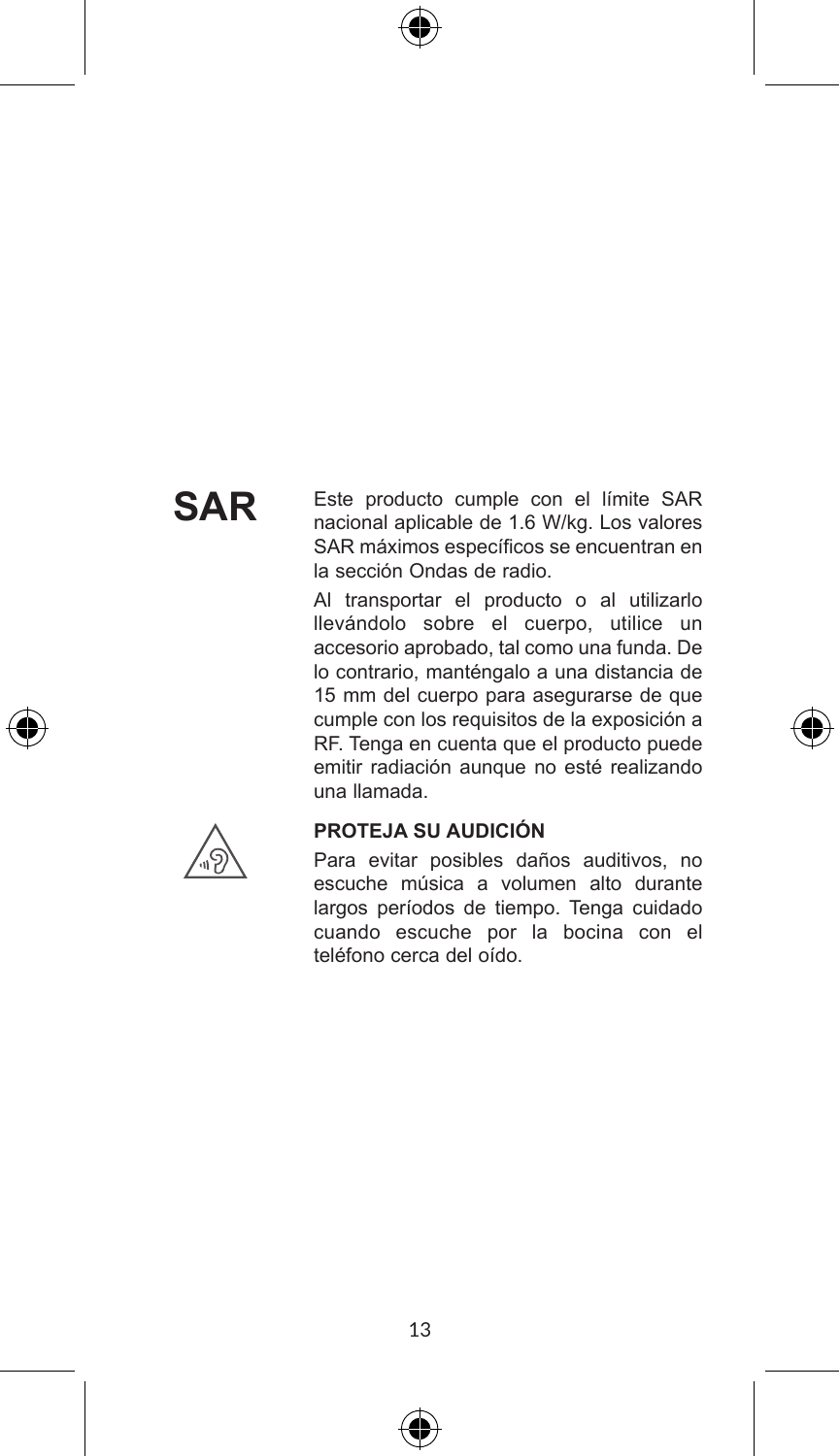

## **Precauciones de uso...............**

Antes de utilizar su teléfono, lea detenidamente este capítulo. El fabricante no se hará responsable de las consecuencias que resulten de un uso inadecuado del teléfono y/o no conforme a las instrucciones contenidas en este documento referente a la información de seguridad y garantía.

## **SEGURIDAD EN VEHÍCULO**

Dados los estudios recientes que demuestran que utilizar un teléfono mientras se maneja constituye un factor real de riesgo, incluso cuando se utiliza un accesorio de manos libres (kit de vehículo, auriculares, etc.), se aconseja a los conductores que no lo utilicen hasta que hayan estacionado el vehículo. Consulte las leyes y regulaciones sobre el uso de teléfonos inalámbricos y sus accesorios en las zonas donde maneje. Tenga en cuenta que: el uso de estos dispositivos puede estar prohibido o restringido en algunas áreas.

## **CONDICIONES DE USO**

- • Se recomienda apagar el teléfono de vez en cuando para optimizar su funcionamiento.
- • Recuerde consultar las normas locales sobre el uso de teléfonos móviles en aviones.
- • Si su teléfono es un dispositivo de una sola pieza, en el que la cubierta y la batería no son extraíbles, si lo desarma la garantía quedará invalidada. Desarmar el teléfono puede ocasionar lesiones corporales si se perfora la batería.
- • Sea siempre muy cuidadoso(a) con su teléfono y guárdelo en un lugar limpio y sin polvo.
- • No exponga su teléfono a condiciones climatológicas o ambientales adversas, como humedad, condensación, lluvia, filtración de líquidos, polvo, brisa marina, etc. La temperatura operativa que recomienda el fabricante oscila entre los 0°C (32°F) y los 55°C (131°F). Si se exceden los 55°C (131°F), la pantalla puede volverse ilegible, pero esta alteración es temporal y no reviste especial gravedad.
- • No intente abrir, desarmar o reparar usted mismo el teléfono.
- • No deje caer, intente doblar o arrojar su teléfono.
- • Utilice sólo baterías, cargadores y accesorios recomendados por TCL Communication Ltd. y sus afiliados compatibles con el modelo de su teléfono. En caso contrario, TCL Communication Ltd. y sus filiales declinan toda responsabilidad en caso de daños.
- • Su teléfono no debe desecharse con la basura municipal. Consulte las normativas locales para la eliminación de productos electrónicos.

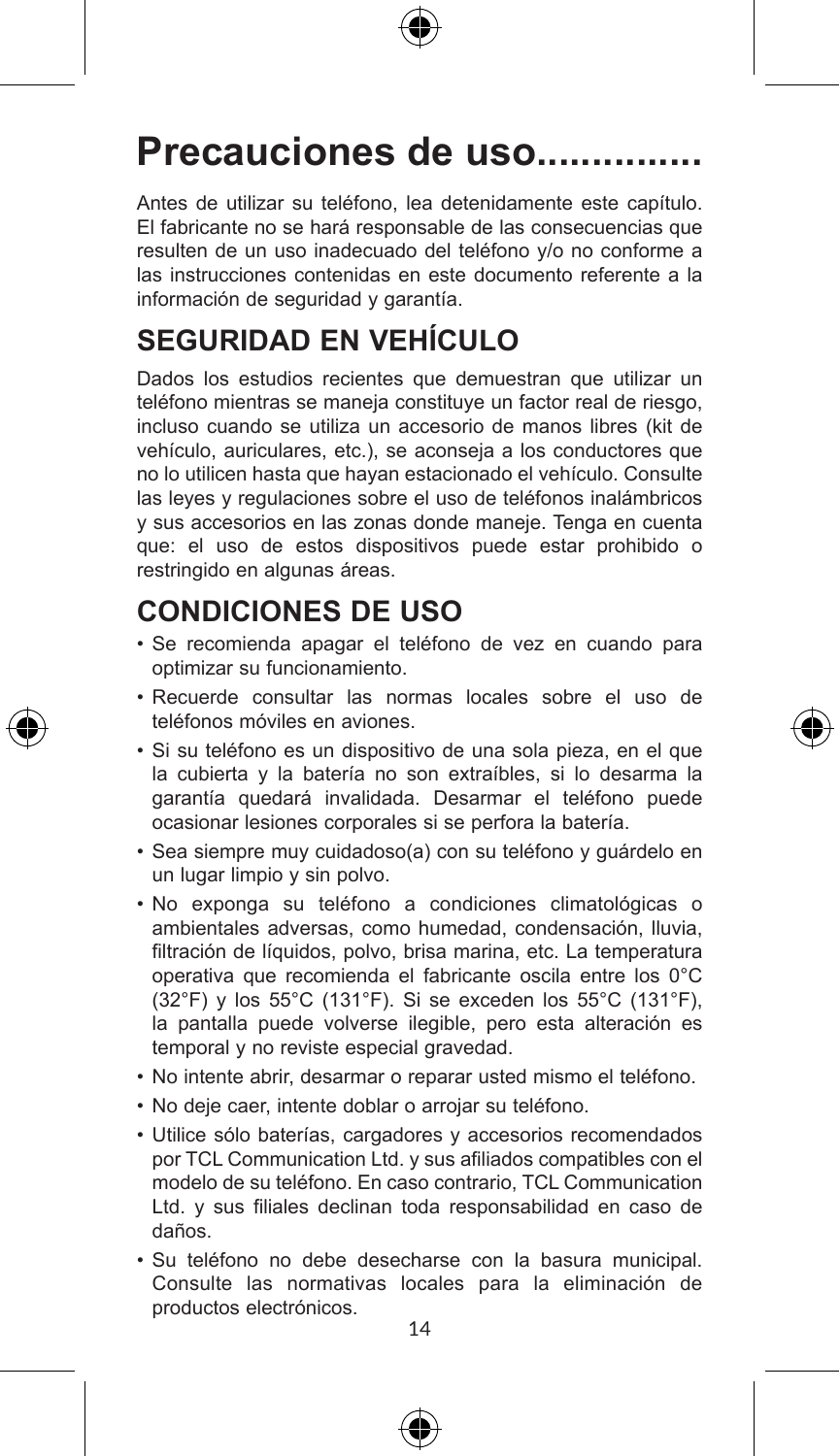- • Recuerde realizar respaldos de seguridad o mantener un registro por escrito de toda la información importante almacenada en su teléfono.
- • Algunas personas pueden sufrir ataques epilépticos o pérdidas de conocimiento causadas por las luces brillantes como las de los videojuegos. Estos pueden producirse incluso aunque la persona no los haya padecido antes. Si ha experimentado alguno de estos ataques o pérdidas de conocimiento, o si su familia presenta un historial con antecedentes de este tipo, consulte a su médico antes de jugar videojuegos, o antes de activar las luces brillantes en su teléfono.
- • Los padres deben supervisar el uso que hagan sus hijos de los videojuegos u otras funciones que incorporan luces intermitentes en los teléfonos. Todas las personas deberán dejar de utilizarlo y consultarán a su médico en caso de que se produzca alguno de los siguientes síntomas: convulsiones, contracciones oculares o musculares, pérdida de consciencia, de la orientación o de la movilidad.

### **RESPETO DE LA VIDA PRIVADA**

Le recordamos que debe respetar las leyes y regulaciones en vigor en su país sobre la toma de fotos y la grabación de sonidos con el teléfono. Conforme a estas reglas y leyes, puede estar estrictamente prohibido tomar fotos o grabar las voces de otras personas o cualquiera de sus atributos personales, así como reproducir o distribuir estas, ya que se puede considerar una invasión de la vida privada. Es responsabilidad exclusiva del usuario asegurarse de que tiene la autorización previa, si fuera necesaria, de grabar conversaciones privadas o confidenciales o de tomar fotos de otra persona. El fabricante, el distribuidor o el vendedor del teléfono (incluida la operadora) no se harán responsables de las consecuencias que resulten de una utilización inadecuada del dispositivo.

## **BATERÍA Y ACCESORIOS**

Tome las siguientes precauciones:

- No intente extraer la cubierta trasera.
- • No intente quitar, reemplazar ni abrir la batería.
- • No perfore la cubierta trasera del teléfono.
- • No queme ni tire a la basura el teléfono, ni lo exponga a temperaturas superiores a 60°C (140°F).

El teléfono y la batería, como dispositivo único, debe desecharse en conformidad con la legislación sobre la protección del medio ambiente en vigor.





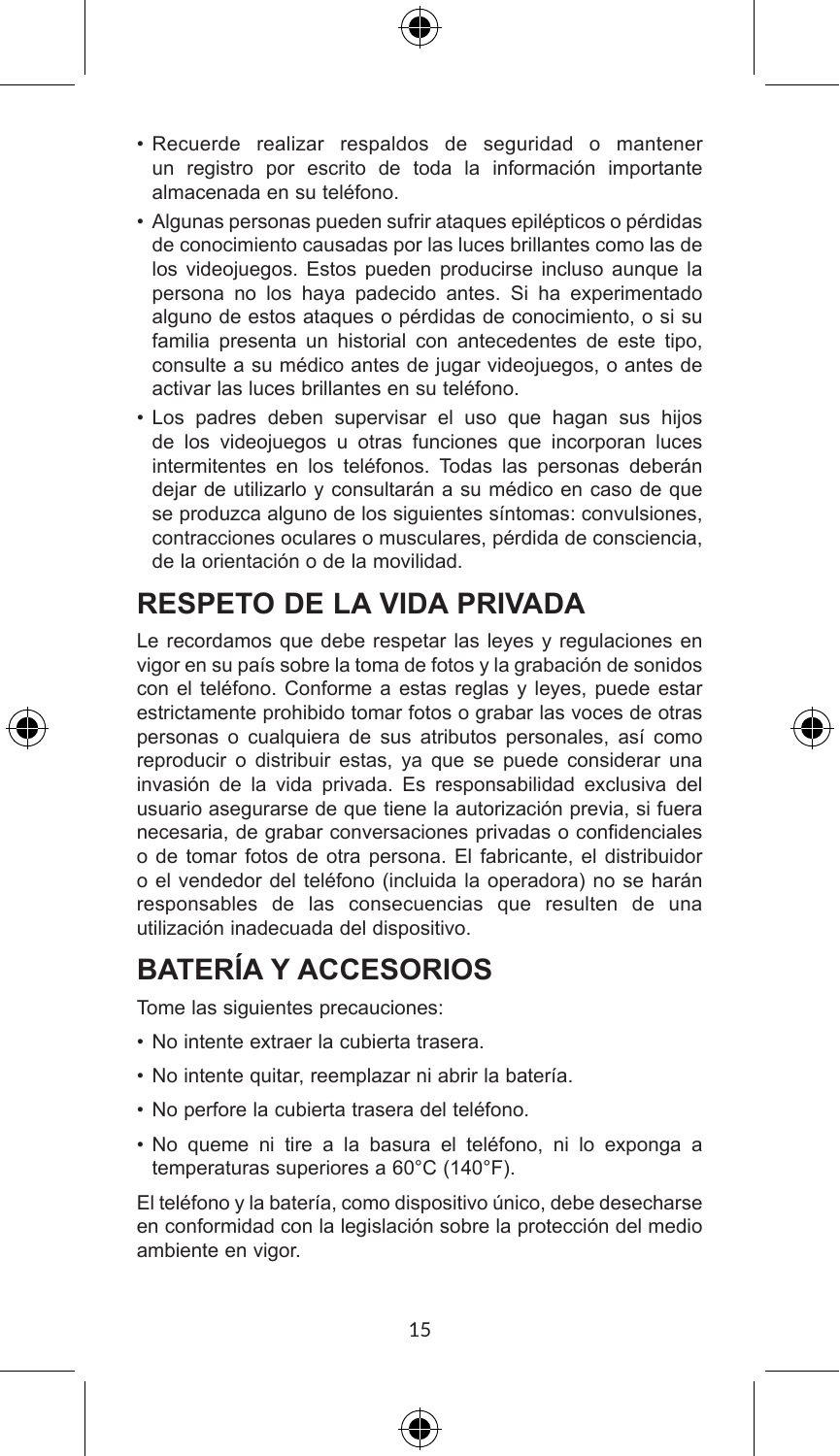



Si el teléfono, la batería o los accesorios tienen este símbolo, deberá llevarlos a uno de estos puntos de recolección cuando estén fuera de uso:

- Centros de eliminación de residuos municipales, con contenedores especiales para este tipo de equipos.
- Contenedores en los puntos de venta.

Los productos serán reciclados para prevenir que se eliminen sustancias en el medio ambiente, y sus componentes serán reutilizados.

#### **En los países de la Unión Europea:**

El acceso a los puntos de recolección es gratuito. Todos los productos que lleven ese símbolo deberán depositarse en esos puntos.

#### **En los países que no son miembros de la Unión Europea:**

Si el país o región cuenta con facilidades de reciclaje y recolección, estos productos no deberán desecharse en basureros ordinarios. Se deberán llevar a los puntos de recolección para que puedan ser reciclados.

En los Estados Unidos, puede saber más sobre el Programa de Reciclaje CTIA en https://www.ctia.org/

**¡ATENCIÓN!:** RIESGO DE EXPLOSIÓN AL SUSTITUIR LA BATERÍA POR OTRA DE MODELO INCORRECTO. PARA ELIMINAR LAS BATERÍAS USADAS, SIGA LAS INSTRUCCIONES INDICADAS.

## **CARGADORES**

Cargadores de casa A.C./ Cargadores de viaje operarán dentro del rango de temperatura de: 0°C (32°F) a 45°C (113°F).

Los cargadores diseñados para su teléfono cumplen las normas de seguridad para los equipos de tratamiento de la información y de oficina. Debido a las diferentes características eléctricas aplicables, el cargador que ha comprado en un país puede resultar incompatible en otro país. Están diseñados sólo para este uso.

Características eléctricas:

Cargador de viaje: Entrada: 100-240V, 50/60Hz, 0.5A

Salida: 5V, 3A / 9V, 2A / 12V, 1.5A

Batería: Lithium 4500mAh

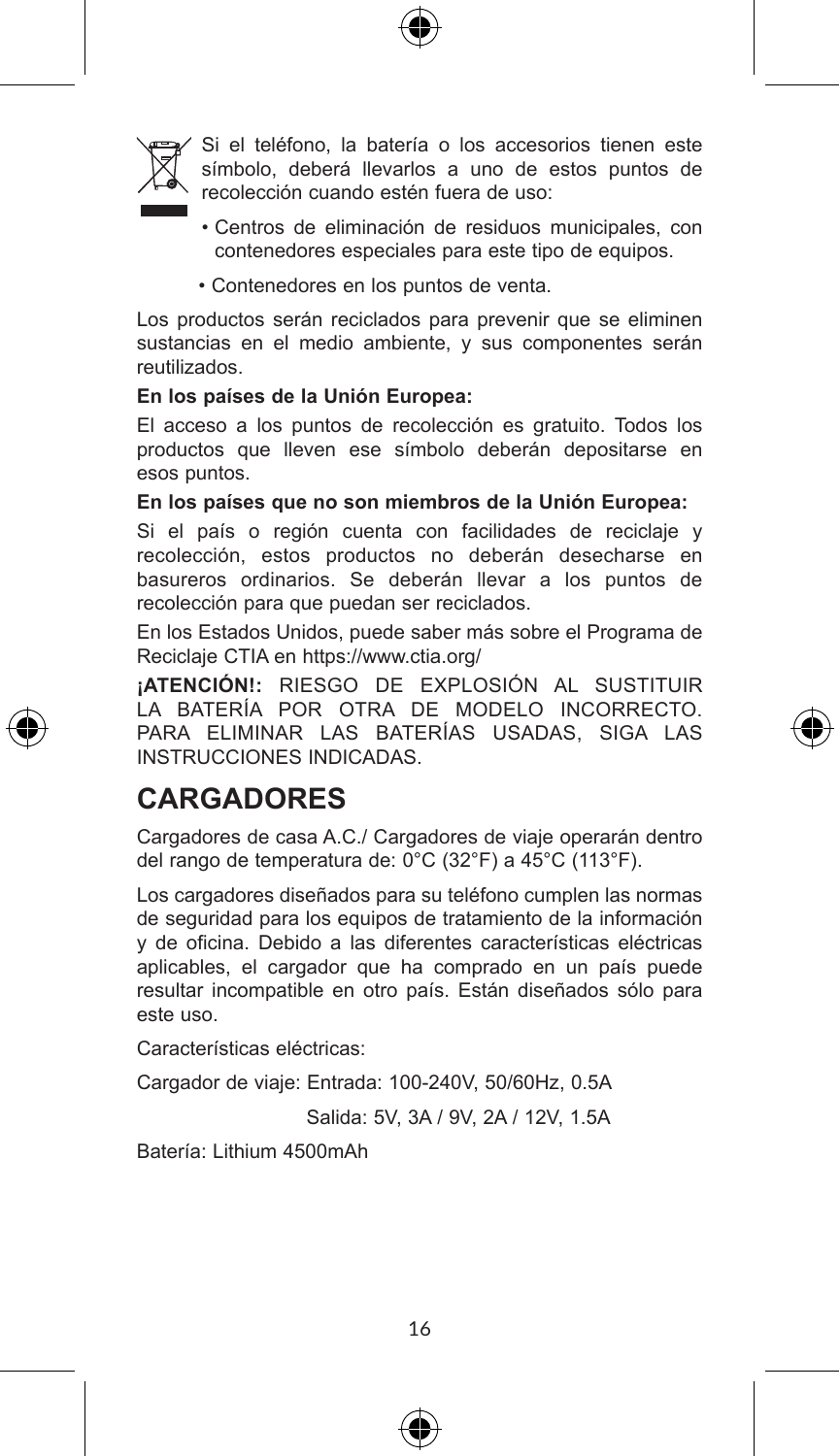# Ondas de radio ...

ESTE TELÉFONO CUMPLE CON LAS EXIGENCIAS ESTATALES EN MATERIA DE EXPOSICIÓN A LAS ONDAS DE RADIO.

El teléfono es un transmisor y receptor de ondas radioeléctricas. Ha sido diseñado y fabricado a fin de respetar los límites de exposición a las radiofrecuencias (RF). Estos límites forman parte de las normas globales y de los niveles de radiofrecuencias autorizados para el público. Estas normas se basan en estándares preparados por organizaciones científicas independientes mediante la evaluación periódica y exhaustiva de estudios científicos. Dichos límites incluyen un margen de seguridad importante destinado a garantizar la seguridad de todos, sea cual sea la edad o el estado de salud.

La norma de exposición para teléfonos utiliza una unidad de medida conocida como índice de absorción específico o SAR. El límite de SAR establecido por las autoridades públicas, tales como la FCC (Federal Communications Commission = Comisión Federal de Comunicaciones) del gobierno estadounidense o la ISEDC (Innovation, Science and Economic Development Canada = Innovación, Ciencia y Desarrollo Económico de Canadá), es de 1.6 W/Kg en promedio sobre 1 un gramo de tejido humano. Las pruebas han sido efectuadas en teléfonos que emiten a su nivel de potencia máximo en todas las bandas de frecuencias y en posiciones de funcionamiento estándares.

Este dispositivo cumple con el SAR para la población en general y con los límites de exposición no controlados en ANSI/IEEE C95.1-1992 y ha sido probado de conformidad con la medición de métodos y procedimientos especificados en IEEE1528.

La FCC ha concedido una autorización de equipo para este teléfono; todos los niveles de SAR informados se han evaluado y cumplen las normas de exposición a radiofrecuencia de la FCC. La información del SAR de este modelo de teléfono está archivada en la FCC y puede encontrarse en la sección Mostrar concesión de www.fcc.gov/oet/ea/fccid después de buscar el ID de FCC ID: 2ACCJH137

Aunque el SAR se establece al máximo nivel de potencia certificado, el nivel SAR real del teléfono durante su funcionamiento puede ser inferior a dicho valor máximo. Así pues, el teléfono ha sido diseñado para utilizar únicamente la potencia estrictamente necesaria a fin de asegurar su conexión a la red. En general, cuanto más cerca se encuentra un usuario de una antena de estación de base inalámbrica, más bajas serán las salidas de potencia del teléfono. Antes de que un modelo de teléfono esté disponible para su venta al público, debe demostrar el cumplimiento con las regulaciones y normas nacionales.



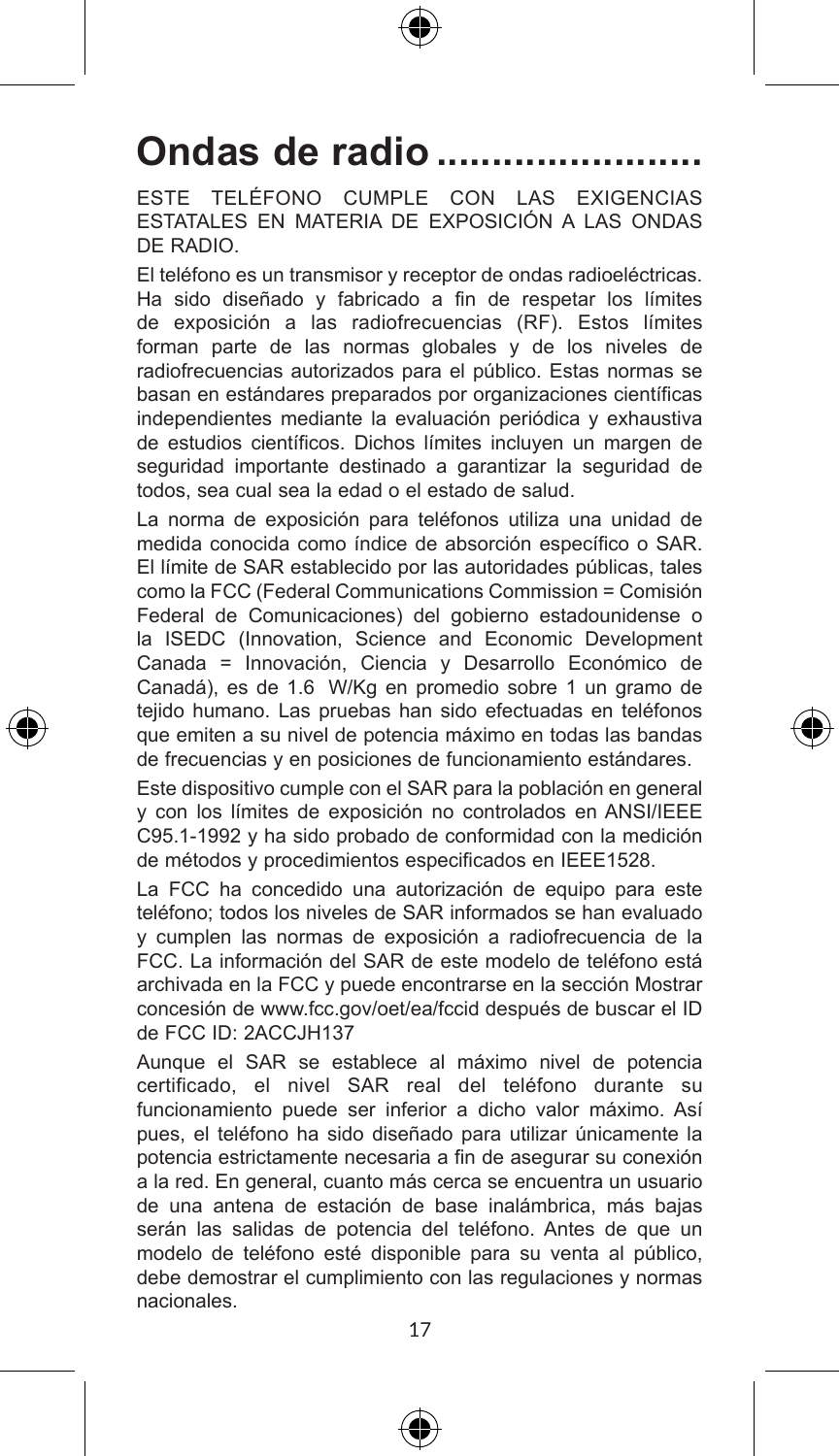El valor máximo de SAR probado en este modelo de teléfono es 1 W/Kg para su uso cerca de la oreja y 0.8 W/Kg para su uso cerca del cuerpo.

Si bien los niveles de SAR varían de un teléfono y modo de uso a otro, todos cumplen las exigencias gubernamentales en materia de exposición a las radiofrecuencias.

Para su uso pegado al cuerpo, el teléfono cumple con las normas en materia de exposición a las radiofrecuencias siempre que se use con accesorios no metálicos y con el teléfono como mínimo a 15 mm del cuerpo. El uso de otro accesorio puede no cumplir con las exigencias de exposición FCC RF.

Encontrará información adicional sobre el nivel específico de absorción (SAR) en el sitio web de Cellular Telecommunications & Internet Association (CTIA): http://www.ctia.org/.

La Organización Mundial de la Salud (OMS) considera que el estado actual de los conocimientos científicos no justifica la toma de precauciones especiales para el uso de teléfonos. En caso de inquietud, una persona puede optar por limitar su exposición, o la de sus hijos, a las radiofrecuencias disminuyendo la duración de las comunicaciones o utilizando la opción "manos libres" (o kit manos libres portátil) que permite alejar el teléfono de la cabeza y el cuerpo. Para obtener información adicional de la OMS sobre los campos electromagnéticos y la salud pública, ingrese al siguiente sitio web: http://www.who.int/peh-emf.

Nota: Este dispositivo ha sido probado y se confirma que cumple con los límites para un dispositivo digital Clase B, de conformidad con la parte 15 de las Reglas FCC. Estos límites están diseñados para ofrecer una protección razonable en contra de la interferencia dañina cuando el equipo se opera en un entorno comercial. Este equipo genera, usa y puede emitir energía de radiofrecuencia, por lo que en el caso de no instalarse ni usarse de acuerdo con el instructivo de uso podría causar una interferencia dañina en las radiocomunicaciones. No obstante, no se garantiza que no se produzca ninguna interferencia en la recepción de radio o televisor, lo que puede comprobarse encendiendo y apagando el equipo. Es recomendable que el usuario corrija dichas interferencias mediante uno o varios de los siguientes procedimientos:

- • Cambie la orientación o la ubicación de la antena receptora.
- • Aumente la separación entre el equipo y el receptor.
- • Conecte el equipo a una toma de corriente de un circuito distinto al que está conectado el receptor;
- • Consulte con el distribuidor o con un técnico de radio / TV experimentado para obtener ayuda.

Los cambios o modificaciones que no hayan sido expresamente aprobados por la parte responsable por el cumplimiento de las normas, podría cancelar el derecho del usuario a usar el equipo.



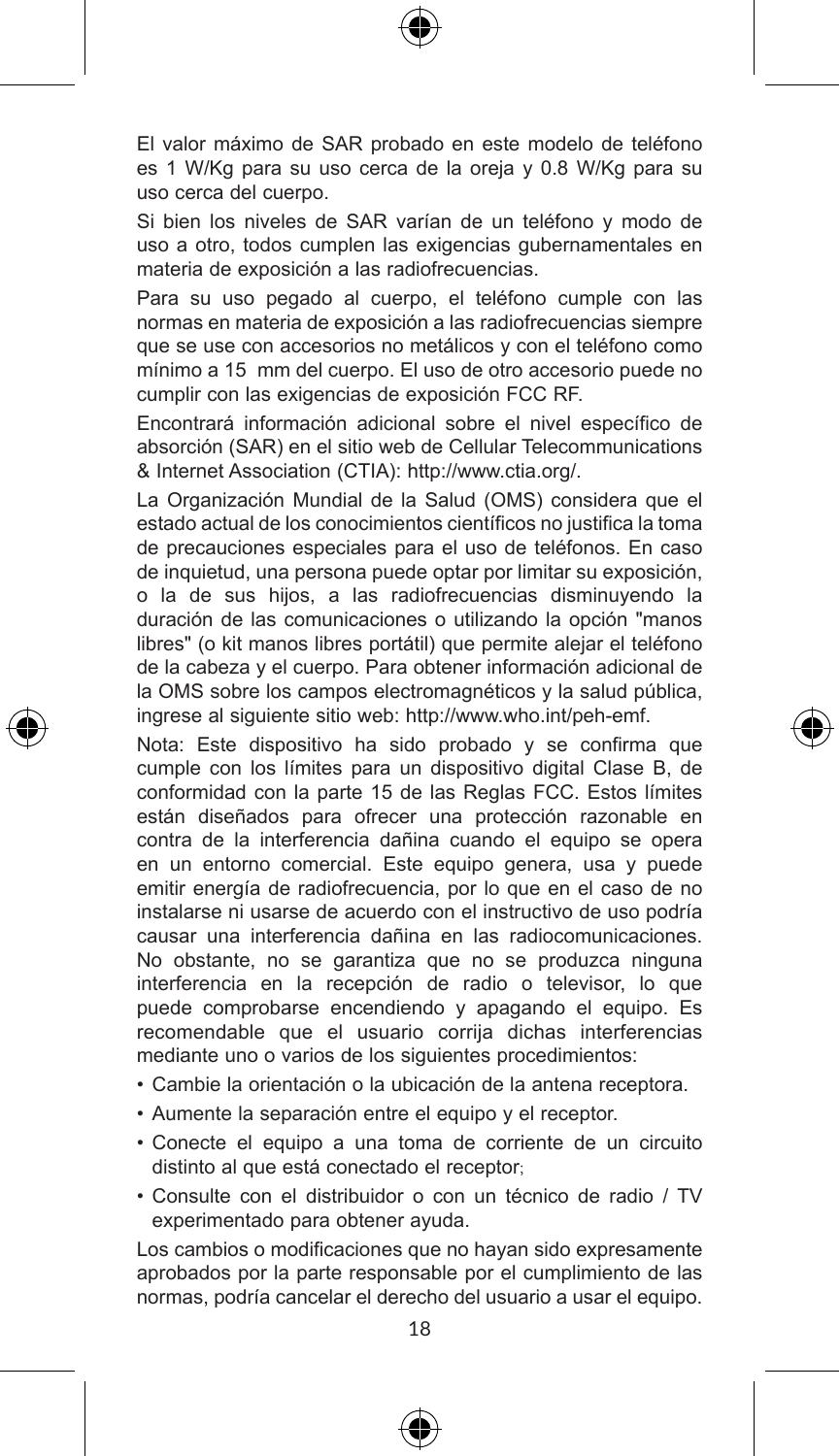

Para dispositivos de recepción asociados con un servicio de radio bajo licencia (Radio FM por ejemplo), se aplica la siguiente declaración:

Este teléfono cumple con las normas del artículo 15 de la FCC y con los estándares RSS de exención de licencia de Innovación, Ciencia y Desarrollo Económico de Canadá.

La operación se encuentra sujeta a las siguientes dos condiciones:

- • Este dispositivo no puede causar interferencias dañinas.
- • Este dispositivo debe aceptar cualquier interferencia recibida, incluyendo la interferencia que podría causar una operación no deseada.

Su teléfono está equipado con una antena integrada. Para beneficiarse de una calidad de funcionamiento óptima durante sus comunicaciones, no toque ni deteriore la antena.

Puesto que los dispositivos móviles ofrecen distintas funciones, pueden utilizarse en distintas posiciones además de junto al oído. En estos casos, el dispositivo seguirá las normas cuando se use con auriculares o cable de datos USB.

Si utiliza otro accesorio, asegúrese de que el producto que utilice esté libre de metales y coloque el teléfono a una distancia mínima de 15 mm del cuerpo.

Tenga en cuenta que al utilizar este dispositivo es posible que algunos de sus datos personales se compartan en el dispositivo principal. Es responsabilidad suya proteger sus datos personales y no compartirlos con ningún dispositivo de terceros o no autorizado conectado al suyo. Si su producto tiene Wi-Fi, conéctelo sólo a redes Wi-Fi de confianza. Asimismo, cuando utilice el producto como punto de acceso Wi-Fi (si está disponible), utilice la seguridad de la red. Estas precauciones impedirán el acceso no autorizado a su dispositivo. El dispositivo puede almacenar información personal en diversas ubicaciones, como la tarjeta SIM, la tarjeta de memoria y la memoria incorporada. Asegúrese de eliminar o borrar toda la información personal antes de reciclar, devolver o regalar el dispositivo. Seleccione las aplicaciones y actualizaciones detenidamente e instálelas únicamente si provienen de fuentes de confianza. Algunas aplicaciones pueden afectar al rendimiento del dispositivo o tener acceso a información privada, como información de la cuenta, datos de llamadas, información de ubicación y recursos de redes.





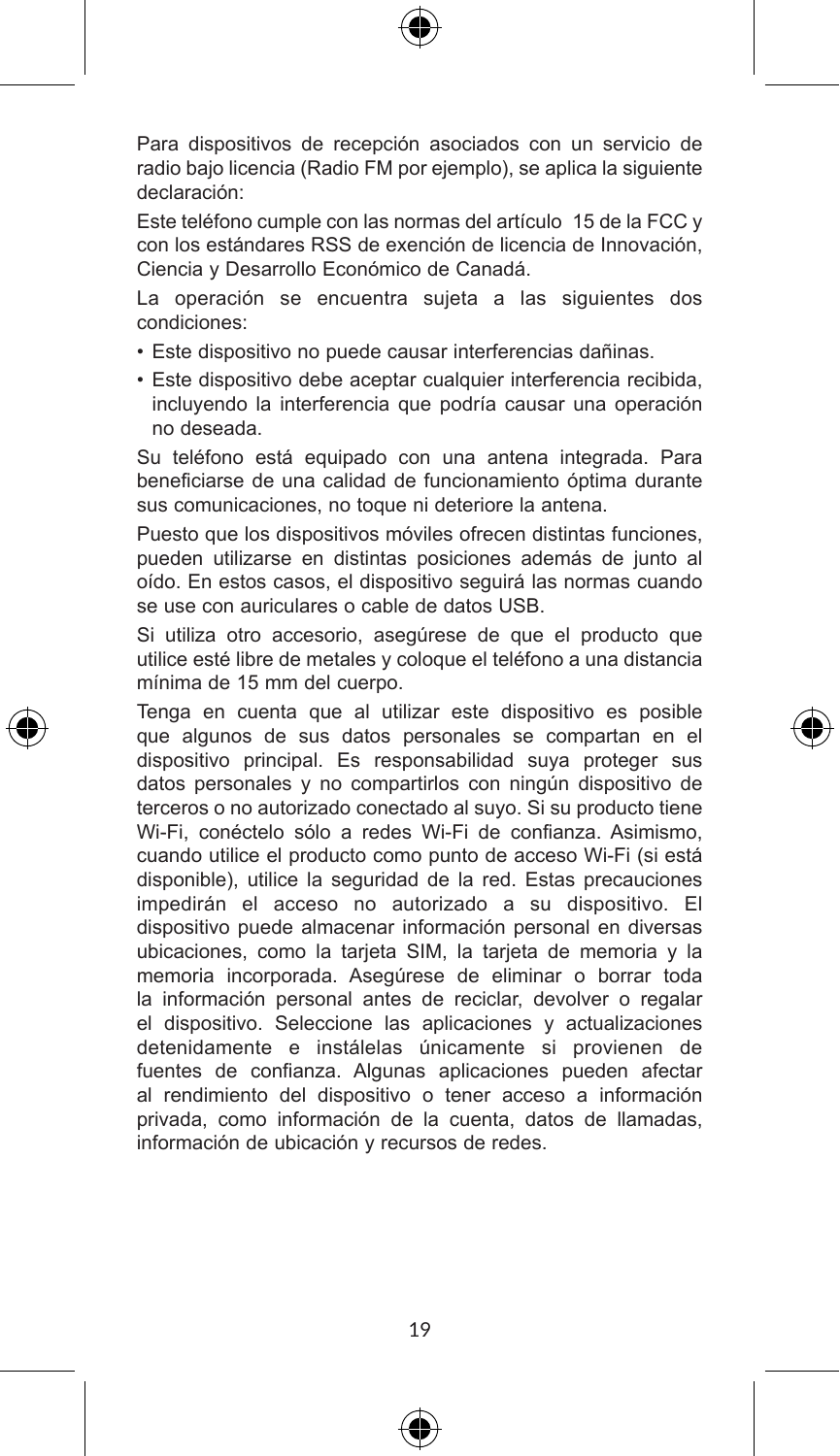

Tenga en cuenta que todos los datos que comparta con TCL Communication Ltd. se almacenarán de acuerdo con la legislación aplicable sobre protección de datos. Por estos fines, TCL Mobile Limited implementa y mantiene medidas organizativas y técnicas para proteger todos los datos personales, por ejemplo contra su procesamiento ilegal o no autorizado y contra daños o su pérdida o destrucción accidental, por lo que estas medidas proporcionarán un nivel de seguridad adecuado en relación con:

- Las opciones técnicas disponibles.
- • Los costos de implementación de las medidas.
- • Los riesgos que pueden surgir durante el tratamiento de los datos personales;
- • La confidencialidad de los datos personales procesados.

Puede tener acceso a su información personal, revisarla y modificarla en cualquier momento iniciando sesión en su cuenta de usuario, entrando en su perfil de usuario o entrando en contacto con nosotros directamente. Si nos solicita que modifiquemos o eliminemos sus datos personales, podemos pedirle que presente un documento de identidad antes de procesar su solicitud.

## **Licencias ����������������������������������**



El logotipo de microSD es una marca de SD-3C, LLC.



**TCL T768S** ID de declaración de Bluetooth D054212



El logotipo de Wi-Fi es una marca de certificación de Wi-Fi Alliance.

Google Google, el logotipo de Google, Android, el logotipo de Android, Google Search, Google Maps, Gmail, YouTube, Google Play Store y Hangouts son marcas registradas de Google Inc.

El robot de Android está reproducido o modificado a partir del trabajo creado y compartido por Google y se utiliza según los términos que se describen en la Licencia de atribución de Creative Commons 3.0 (el texto se mostrará al acceder a **Condiciones de Google en Ajustes > Sistema > Acerca del teléfono > Información legal)**(1).

20 (1) Puede no estar disponible en algunos países.

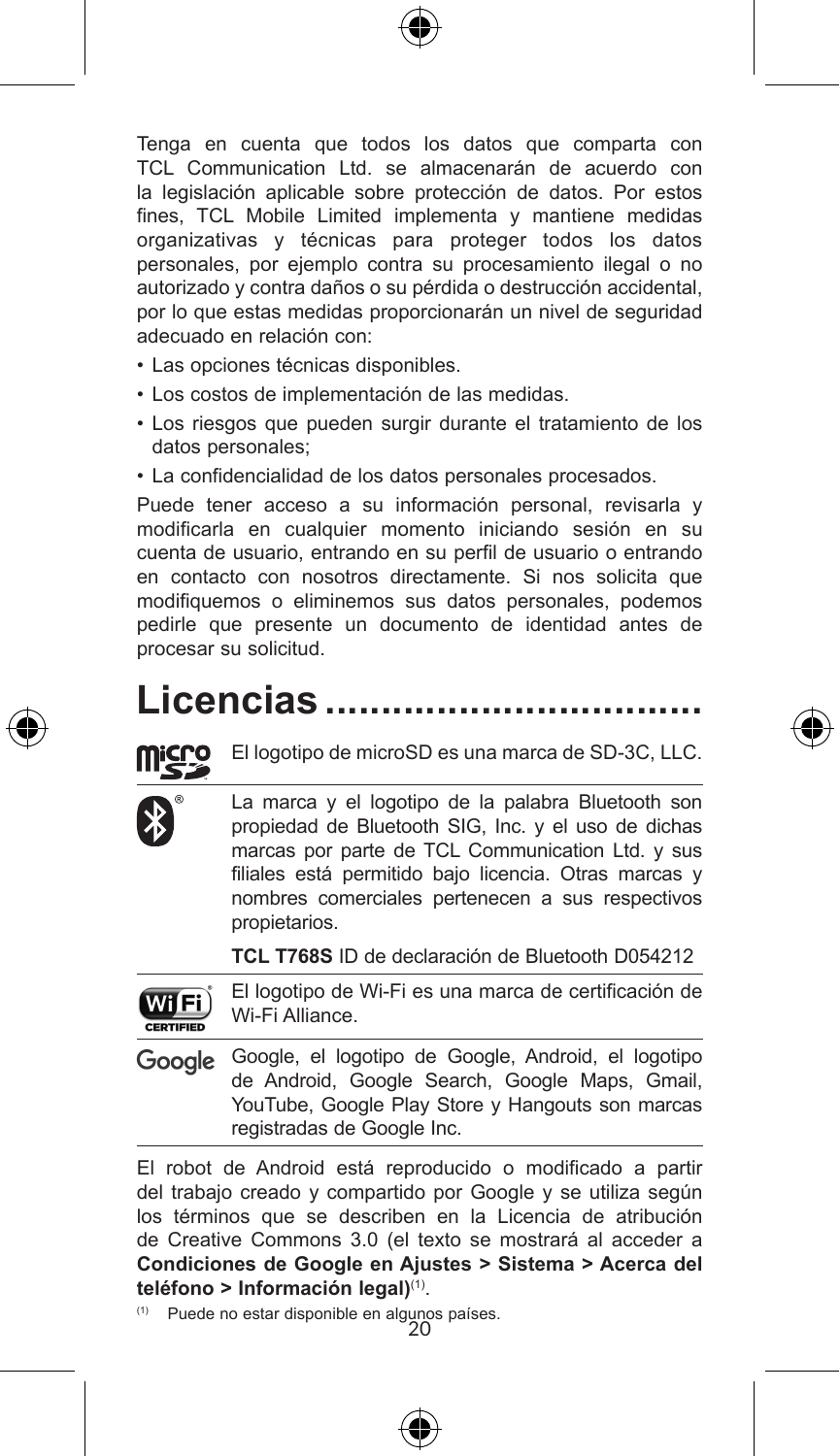

Ha adquirido un producto que utiliza programas de código abierto (http://opensource.org/) mtd, msdosfs, netfilter/iptables e initrd en código de objeto y otros programas de código abierto obtenidos bajo licencia según la Licencia pública general de GNU y la Licencia de Apache.

Le proporcionaremos una copia completa de los códigos de origen correspondientes a petición en un período de tres años a partir de la distribución del producto por TCL Communication Ltd.

Puede descargar los códigos de origen en https://sourceforge. net/projects/tcl-mobile/files/. La provisión de códigos de origen es sin costo en Internet.

## **Información de EE. UU. relativa a los requisitos de la FCC (Federal Communications Commission) en cuanto a la compatibilidad con audífonos en dispositivos inalámbricos**

Cuando se utilizan algunos dispositivos inalámbricos cerca de determinados aparatos auditivos (como audífonos e implantes cocleares), los usuarios pueden percibir un zumbido, murmullo o chirrido. Algunos aparatos auditivos son más inmunes que otros a estas interferencias, y la cantidad de interferencias generadas por los dispositivos inalámbricos también varía según el modelo.

El sector de los teléfonos inalámbricos ha desarrollado clasificaciones para ayudar a los usuarios de aparatos auditivos a encontrar dispositivos inalámbricos compatibles con dichos aparatos auditivos. No se han clasificado todos los dispositivos inalámbricos. Los dispositivos inalámbricos clasificados mostrarán la clasificación en la caja junto a información acerca de autorizaciones relevantes.

Las clasificaciones no suponen ninguna garantía. Los resultados variarán en función del aparato auditivo y la discapacidad auditiva del usuario. Si su aparato auditivo es vulnerable a las interferencias, es posible que no pueda utilizar correctamente un dispositivo inalámbrico clasificado. Consultar con su experto en salud auditiva y probar el dispositivo inalámbrico con el aparato auditivo es la mejor forma de evaluar si este satisface sus necesidades personales.





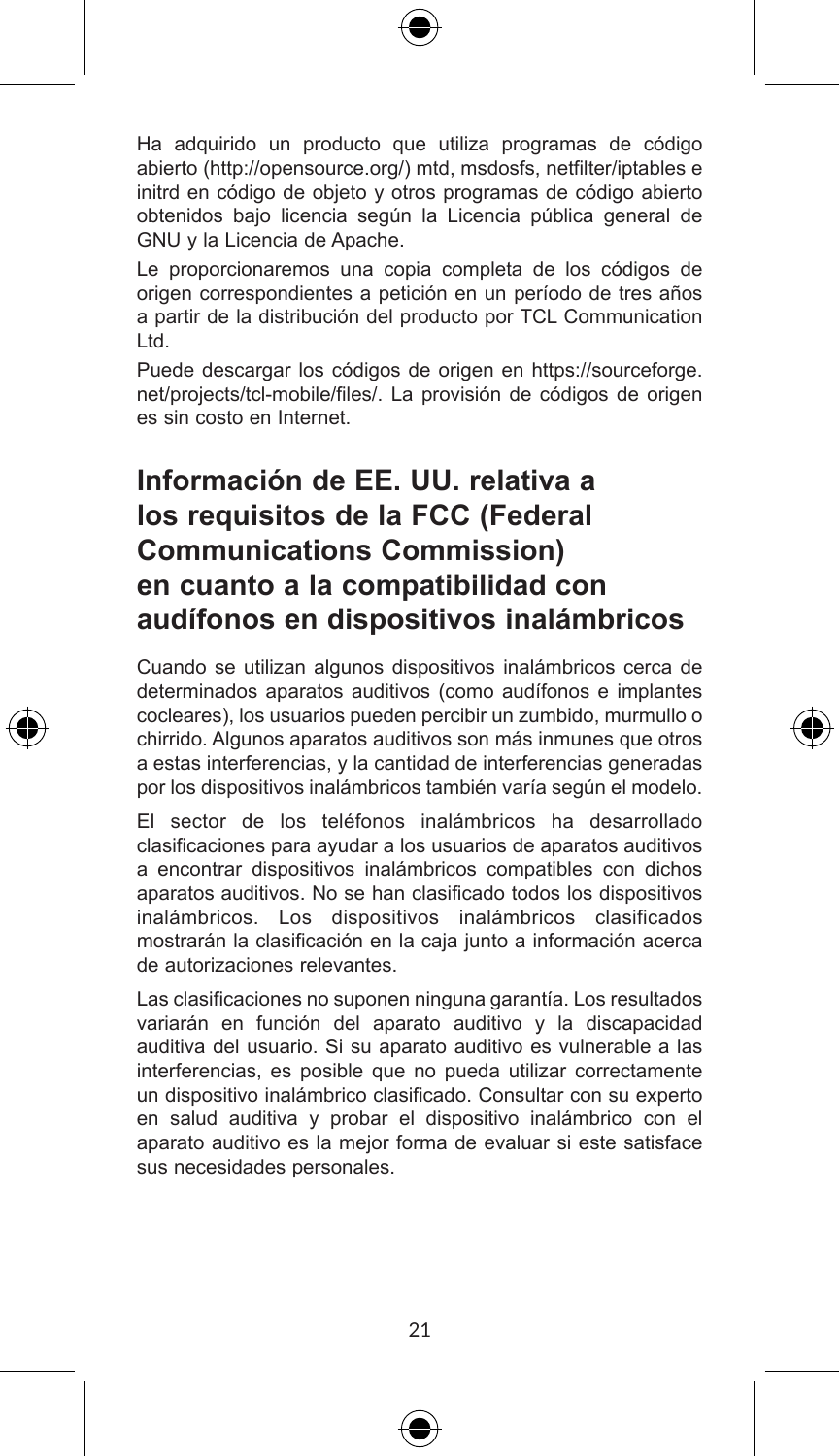

Este smartphone ha sido probado y clasificado para su uso con audífonos para algunas de las tecnologías inalámbricas que utiliza. Sin embargo, es posible que se utilicen otras tecnologías inalámbricas en este smartphone que no se hayan probado para su uso con audífonos. Es importante que pruebe las distintas características del smartphone meticulosamente y en distintas ubicaciones para determinar si oye alguna interferencia al utilizar este smartphone con su audífono o su implante coclear. Solicite al proveedor de servicios inalámbricos las políticas de devolución o cambio, además de información sobre la compatibilidad con audífonos.

Clasificación de compatibilidad con audífono para este smartphone: M3/T3

#### **Cómo funcionan las clasificaciones**

**Clasificaciones M:** los dispositivos inalámbricos con la clasificación M3 o M4 cumplen los requisitos de la FCC y es probable que generen menos interferencias con los aparatos auditivos que los dispositivos inalámbricos que no se han clasificado. M4 es la mejor clasificación.

**Clasificaciones T:** Los dispositivos inalámbricos con la clasificación T3 o T4 cumplen los requisitos de la FCC y es probable que se puedan utilizar mejor con una bobina de un audífono ("Botón T" o "Botón Telefónico") que otros dispositivos inalámbricos no clasificados. T4 es la mejor clasificación o la más alta de las dos. (Tenga en cuenta que no todos los aparatos auditivos tienen bobinas).

También es posible medir la inmunidad a este tipo de interferencia de los aparatos auditivos. El fabricante de su aparato auditivo o su experto en salud auditiva puede ayudarle a encontrar resultados para su aparato auditivo. Cuanto más inmune sea el audífono, menos probabilidad tendrá de experimentar interferencias con dispositivos inalámbricos.

Para obtener más información sobre las acciones que ha tomado la FCC con respecto a la compatibilidad del audífono con dispositivos inalámbricos y otros pasos que la FCC ha llevado a cabo para asegurar que las personas con discapacidades tengan acceso a servicios de telecomunicaciones, visite www. fcc.gov/cgb/dro.

FCC ID: 2ACCJH137

- a) 20.19(f)(1): una explicación del sistema de clasificación ANSI C63.19.
- b) La comunicación 20.19(f)(2)(i) para auriculares con certificado ANSI C63.19 que no han sido probados para funcionamiento con T-Coil de acuerdo con lo establecido por la OET en la publicación de la KDB 285076 D02 requiere que se informe de que los auriculares no disponen de la clasificación relevante para dicha operación.

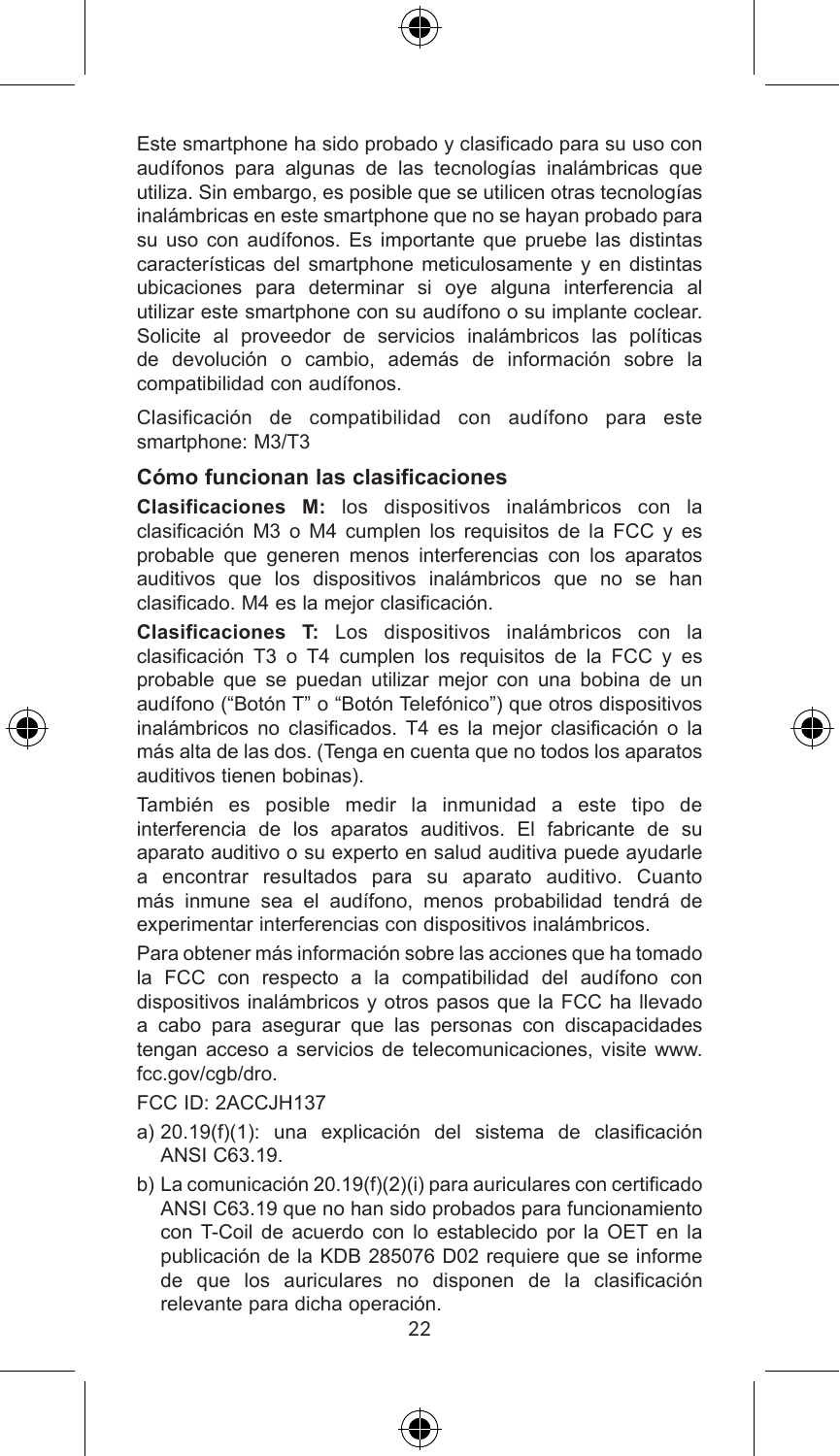

# **Información general.**

- **• Página web:** www.tcl.com
- **• Fabricante:** TCL Communication Ltd.
- **• Dirección:** 5/F, Building 22E, 22 Science Park East Avenue, Hong Kong Science Park, Shatin, NT, Hong Kong
- **• Ruta de etiquetado electrónico:** Toque **Ajustes > Sistema > Regulación y seguridad** y seguridad o pulse \*#07# para obtener más información sobre el etiquetado<sup>(1)</sup>, como el ID de FCC.

En nuestro sitio de Internet, podrá consultar nuestra sección de preguntas frecuentes (FAQ). También puede entrar en contacto con nosotros por correo electrónico para consultar cualquier duda que tenga.

Su teléfono es un transceptor que funciona con 2G en cuatribanda (850/900/1800/1900 MHz), 3G en cinco bandas (B2/4/5) o 4G (B2/4/5/13/66) , 5G (n2/n5/n66/n77).

## **Protección contra robo (2)**

Su teléfono se identifica por un número IMEI (número de serie) que se encuentra en la etiqueta de la caja y en la memoria del teléfono. Le recomendamos que anote el numero la primera vez que utilice el teléfono ingresando \*#06# y que lo guarde en un lugar seguro. Es posible que la policía o la operadora se lo soliciten si le roban el teléfono. Con este número se podrá bloquear el teléfono e impedir su uso por otra persona, incluso con una nueva tarjeta SIM.

### **Exención de responsabilidad**

Es posible que encuentre diferencias entre la descripción en esta guía y el funcionamiento real del teléfono, dependiendo de su versión del software o de los servicios específicos de cada operadora.

TCL Communication Ltd. no se responsabiliza legalmente de dichas diferencias si existieran, ni tampoco de las posibles consecuencias, cuya responsabilidad debería recaer en la operadora.

(1) Depende de cada país.

<sup>(2)</sup> Verifique la disponibilidad de este servicio con su operadora.<br>23